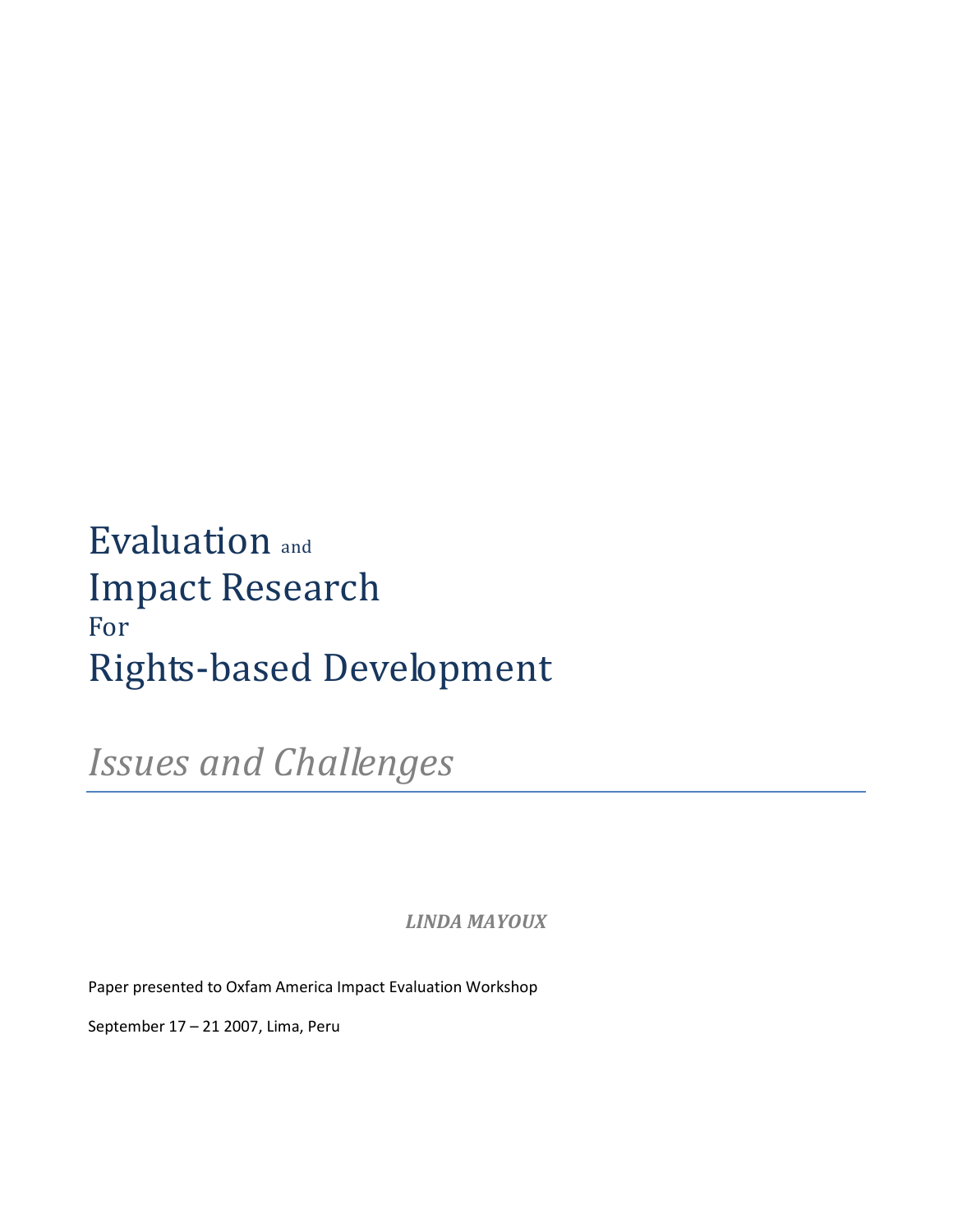# **RIGHTS- BASED EVALUATION: KEY CHALLENGES**

The rights-based approach to development is the central tenet of Oxfam International's strategy<sup>[1](#page-1-0)</sup>. This approach has a long history. It has well-established antecedents in peoples' movements and liberation struggles in many countries of the South. It has also been increasingly embraced in differing ways by many multilateral development agencies in the North as well as INGOs.

The rights-based definition of development in article 1 of the 1986 UN [Declaration on the Right to](http://www.unhchr.ch/development/%20/html/menu3/b/74.htm)  [Development](http://www.unhchr.ch/development/%20/html/menu3/b/74.htm) sees it as a comprehensive economic, social, cultural and political process. Its object is 'the constant improvement of the well-being of the entire population and of all individuals, on the basis of their active, free and meaningful participation in development and in the fair distribution of the resulting benefits'. Development is therefore people-centred, participatory and environmentally sound. It involves not just economic growth, but equitable distribution, enhancement of people's capabilities and widening of their choices. It gives top priority to poverty elimination, integration of women into the development process, selfreliance and self-determination of people and Governments, and protection of the rights of indigenous people<sup>[2](#page-1-1)</sup>.

In order to achieve these objectives effective learning and information systems are crucial, but also present critical challenges to established ways of doing things. These challenges are outlined in Oxfam America's 'ROPE: Rights Oriented Programming for Effectiveness: – a framework for strategic programming.<sup>[3](#page-1-2)</sup>

- The shift from Service Delivery mode to Rights Based Approaches means assessing contribution not just to the "lives of the poor", but on power relations and the structural and persistent causes of poverty and injustice.
- The focus on rights implies a shift from viewing people as "beneficiaries" to working with them as primary change agents.
- This implies also a shift from donor-defined "objective" change to people-centered, participatory, intersubjective constructions.

<span id="page-1-0"></span> $\frac{1}{1}$ <sup>1</sup>The Rights-based Approach has been at the core of OI strategy since 2001. In the third Strategic Plan 'Demanding justice' 2007-2012 Oxfam aims to help people living in poverty to exercise five main rights: Right to a sustainable livelihood, Right to basic social services, Right to Life and security, Right to be heard, Right to an identity. With focus on four areas: Economic justice, Essential services, Rights in crisis, Gender justice.

<span id="page-1-2"></span><span id="page-1-1"></span> $<sup>2</sup>$  The [ILO](http://www.ilo.org/) has operated within a rights framework that predates the United Nations itself[. UNICEF](http://www.unicef.org/) has been developing</sup> such approaches for several years. [UNDP](http://www.undp.org/) has long pioneered people-centred approaches. For overview and links see UNHCHR website [http://www.unhchr.ch/development/approaches-02.html.](http://www.unhchr.ch/development/approaches-02.html) For Oxfam-International see [http://www.oxfam.org/en/about/accountability/strategic\\_plan](http://www.oxfam.org/en/about/accountability/strategic_plan) . The U[N Declaration on the Right to Development](http://www.unhchr.ch/development/%20/html/menu3/b/74.htm) can be found a[t http://www.unhchr.ch/html/menu3/b/74.htm](http://www.unhchr.ch/html/menu3/b/74.htm) . Even in the World Bank the influence of the Rights-based approach is evident in the World Development reports 'Attacking Poverty' 2000 and 2006 Equity and Development. 3 This summarises main points from Jagabundhu Acharya's Powerpoint presentation: Paradigm shift in Program Evaluation – an NGO perspective presented at the 'New Directions in Program Evaluation' Conference November 10, 2006.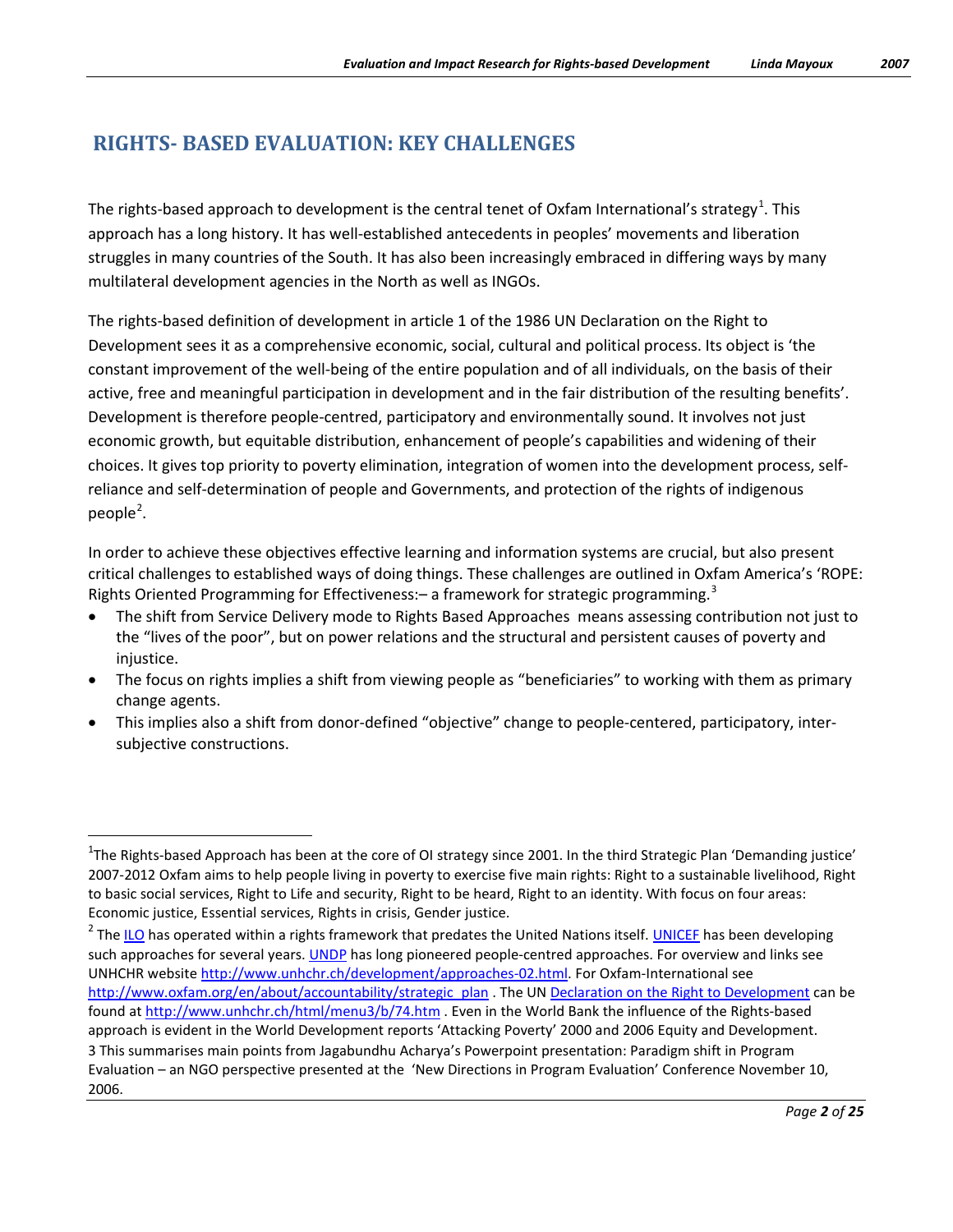# **BOX 1: CHALLENGES FOR 'THE HOLY GRAIL'**

#### **WHAT IS HAPPENING?**

From simple measurement of pre-determined categories to capturing complex change in ways which can be aggregated and compared for widespread, significant macro-level change:

- What are the key priorities for change of poor people themselves? How do these relate to priorities of other stakeholders? How can any differences be negotiated?
- How can broad priorities be translated into specific indicators which can then be meaningfully assessed or even measured?
- How can different local indicators be compared and aggregated across interest groups and geographical areas?
- How can power structures and underlying processes of change be assessed?

#### **TO WHOM?**

From simple counting and aggregation to equitable representation for pro-poor accountability and multi-stakeholder engagement:

- What are the differences in impacts between poor and/or marginalised people?
- What is the role of the powerful? How should they be included in the learning process?
- What are the most significant lines of difference?
- What are the main potential conflicts of interest? How can these be managed?

#### **WHY?**

From before-after or sample-control comparisons of linear processes and globalprogramme 'impact attribution' to understanding "co-contribution to multi-causal change" and complex interactions between:

- individual strategies of primary change agents
- contextual opportunities and constraints, including attitudes and actions of powerful stakeholders
- programme interventions of different types, qualities and interlinkage

#### **WHAT TO DO?**

From external derivation of recommendations to linking participatory learning of past with multistakeholder negotiation of change for future:

- What do people want to do? How does one evaluate trade-offs between different priorities eg increased income versus decreased leisure/stress/time with family?
- How can 'wini-win' outcomes be identified as the basis for negotiation?
- How can differences and conflicts of interest be negotiated to the advantage of very poor and/or marginalised people?
- What are the lessons of past experience, ongoing opportunities and challenges for the future? **HOW? PROCESS**

From single one-off production of reports to ongoing and accessible dissemination to different stakeholders at different levels so that they can make decisions and act?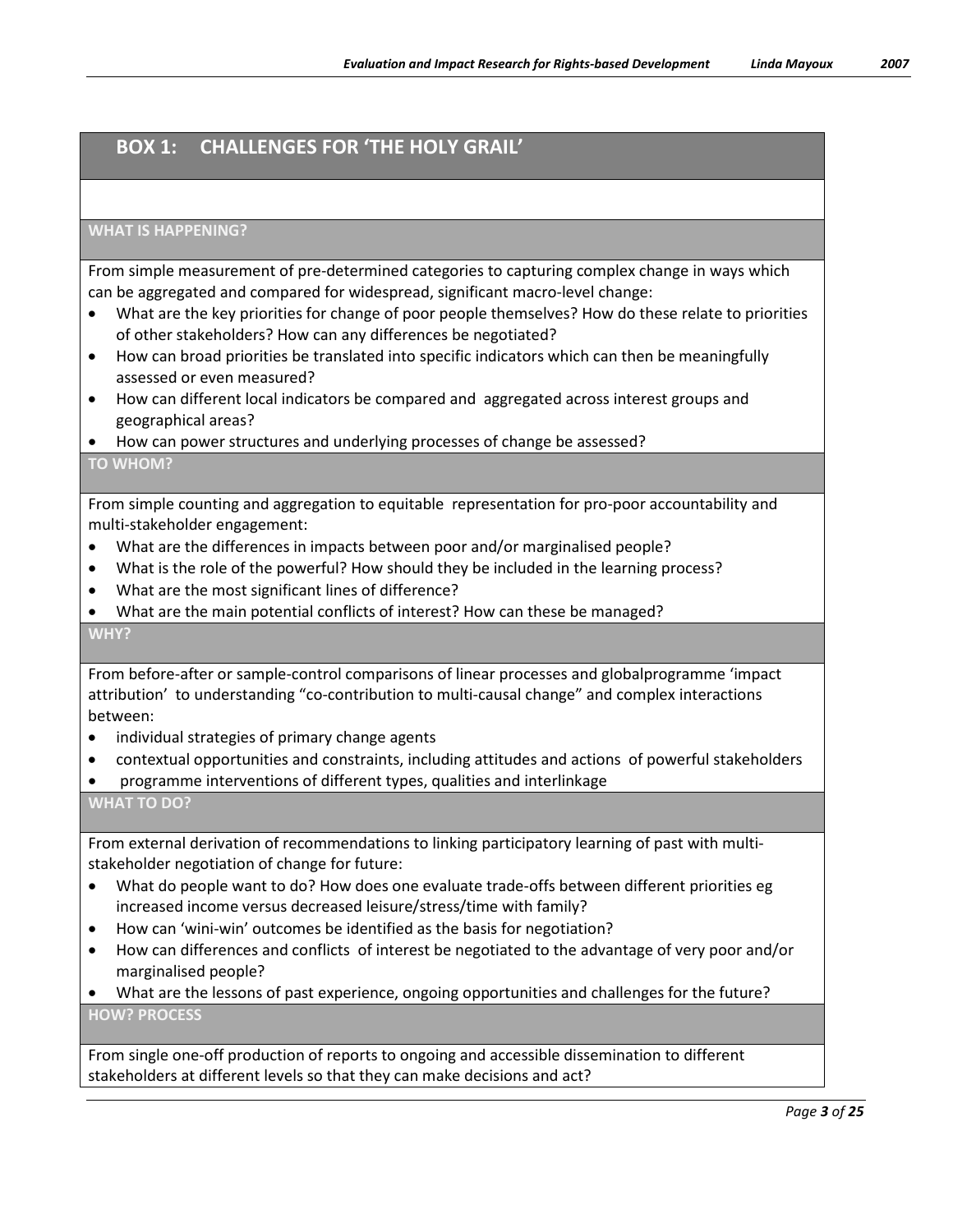- networking
- feedback
- integration into decision-making

#### **ETHICS**

- equitable inclusion and representation
- respondent benefit /capacity-building from learning process
- confidentiality and respect.
- The scale of change needed implies a move from "projects" to "program" orientation for interlinked, reinforcing significant change on a wide scale.
- Central to these is a shift in accountability imperatives and priorities from a donor-driven upward accountability towards a framework of mutual accountability (top, bottom, external, internal)

The Rights-based Approach therefore implies a significant shift in thinking about monitoring, evaluation and impact assessment from conventional quantitative approaches. It imples:

- new questions to include qualitative as well as quantitative changes based on the priorities of very poor and/or marginalised people,
- look in detail at differences between the experience of specific groups of poor/marginalised people
- going from questions about what is happening to whom, to questions of causality and attribution and particularly
- the implications for future change.

Moreover the Rights-based Approach requires not only new questions, but new processes and methods because poor/marginalised people themselves are now central actors at all stages of the assessment process.

At the same time it also presents challenges for exstablished participatory methodologies in that it requires:

- effective quantification of major changes in ways which will convince policy-makers.
- treat people not only as 'participants' and unpaid data-collectors in participatory assessments, but as active partners in action learning in ways determined by them, not just the priorities of programmes and donors.
- development of rigorous and equitable methodologies for analysing change processes.
- development of equitable methodologies for negotiating between stakeholders not only at the local, but also national and international levels.

This paper gives an overview of the evolution of approaches to monitoring, evaluation and impact assessment. It then discusses the contributions and challenges for two apparently opposing 'paradigms' of assessment – socalled 'scientific' approaches which draw on particularly on statistical and economic disciplines and participatory approaches which draw more on social science/anthropology and community activist practice. The final section then outlines a framework which can begin to bring the different approaches together for strategic learning as a contribution to rights-based development. It is argued that this requires reversing the current paradigm which privileges the 'scientific' approach, to one where participation forms the core of the strategy to enable much more rigorous and cost-effective focusing of other quantitative and qualitative methods. The Appendix gives details of key innovations in participatory methods which provide a background to possible areas of future innovation.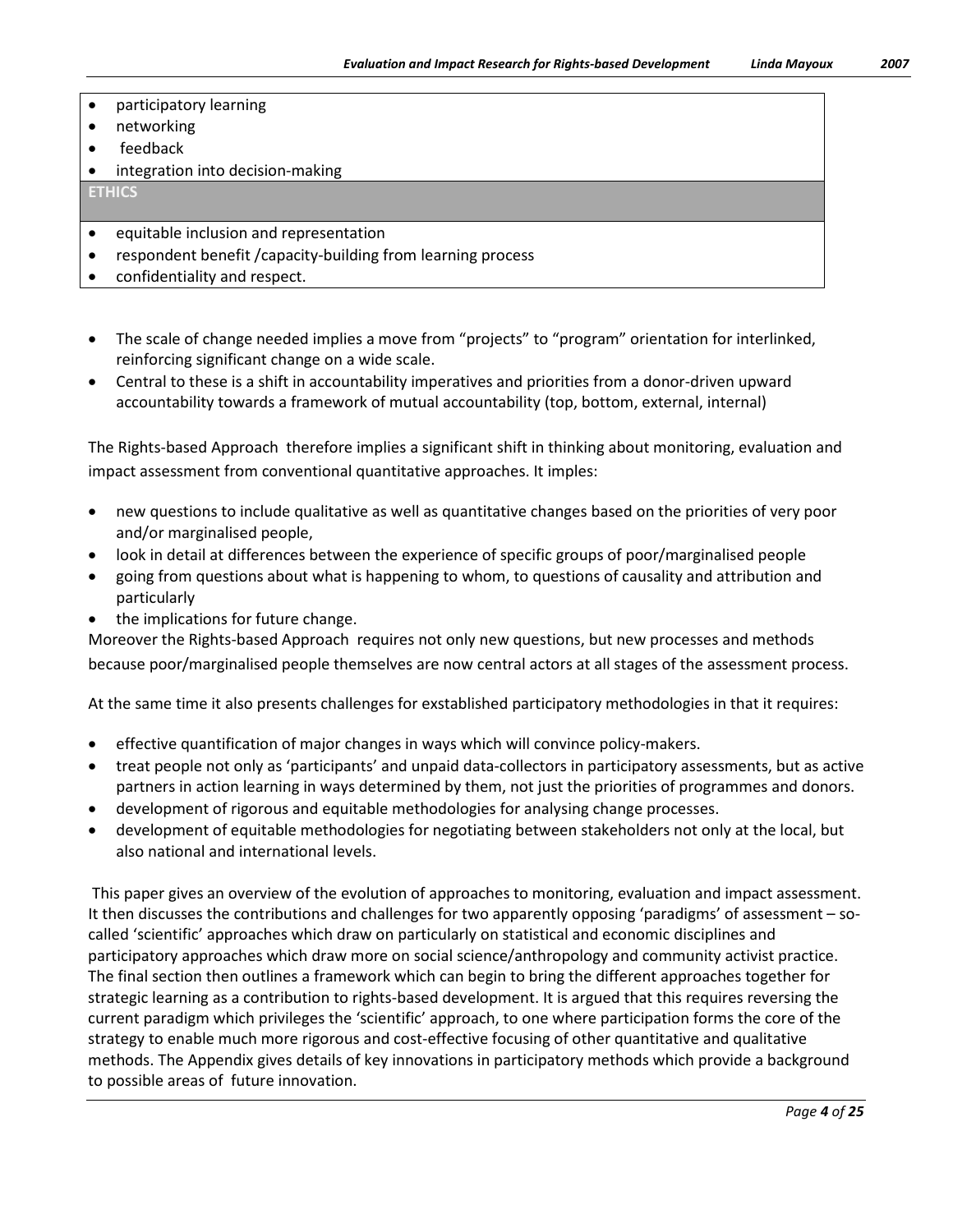# **MONITORING, EVALUATION AND IMPACT ASSESSMENT: EVOLUTION OF APPROACHES**

Impact assessment as we know it began in the 1950s as a predictive methodology where external experts were asked to assess the likely environmental, social and economic consequences of development projects in order to approve, or reject them. Approaches included environmental impact assessment (EIA), social impact assessment (SIA), cost benefit analysis (CBA), and social cost benefit analysis (SCBA) (Howes, M. 1992). These assessments would nowadays be termed 'appraisal'. More rarely post-project impact analyses were conducted a number of years after the end of the project.

Then in the 1980s and 1990s decreasing Northern aid budgets, public scepticism and apathy about development and the increasing number of NGOs in the South, there was increasing competition for ever scarcer funds. This led to increasing pressure for donor agencies and NGOs to prove they were having an impact on poverty. Donors increasingly required organisations they funded to produce and adhere to some variant of logical framework analysis which sets out a clear hierarchy of inputs, activities and objectives and put these in the context of assumptions about external contextual risks and opportunities.(Howes, M. 1992). Progress in achieving these goals was now expected to be monitored, often also with impact assessments at the end of the specific project period with specific budget allocated for this purpose. With the increase in number of development research Institutes and departments, academic impact studies became more common. Many of these were extremely critical of the limited impact of many development interventions, further increasing the pressure for projects, programmes and organisations to demonstrate effectiveness of their interventions. Given the cost of academic research, from the late 1990s donor agencies themselves initiated debates about less costly impact assessment methodologies. This was particularly true for microfinance - for example USAID's AIMS project and the Ford Foundation's ImpAct programme  $4$ . and DFID's Enterprise Development Impact Asssessment Information Service (EDIAIS) and a number of INGOs, including Oxfam also conducted work on different types of impact assessment (Roche, C. 1999).

All of these operated with some definition of impact assessment like the following:

*'Impact assessment is the systematic analysis of the lasting or significant changes – positive or negative, intended or not – in people's lives brought about by a given action or series of actions'(Roche, C. 1999) p21*

A distinction is made between the types of information needed at different stages in the project cycle:

- **Monitoring i**s routine ongoing tracking of specific indicators
- **Reviews** were conducted mid-term on the basis of monitoring data and rapid appraisal
- **Evaluation** is conducted at the end of the project, again mainly on monitoring and rapid appraisal
- **Impact Assessments** were more in-depth studies either at the end of a project or some time afterwards.

Related to these distinctions were distinctions between the types of data:

- **Outputs** are the direct proof that activities have taken place eg numbers of trainees, wells built, loans disbursed etc which can be disaggregated by category eg poverty status, gender etc
- **Outcomes** as the immediate results of these outputs eg better understanding of training content

<span id="page-4-0"></span><sup>&</sup>lt;sup>4</sup> EDIAIS papers can be found at [http://www.enterprise-impact.org.uk](http://www.enterprise-impact.org.uk/) and for ImpAct see http://www.ids.ac.uk/impact/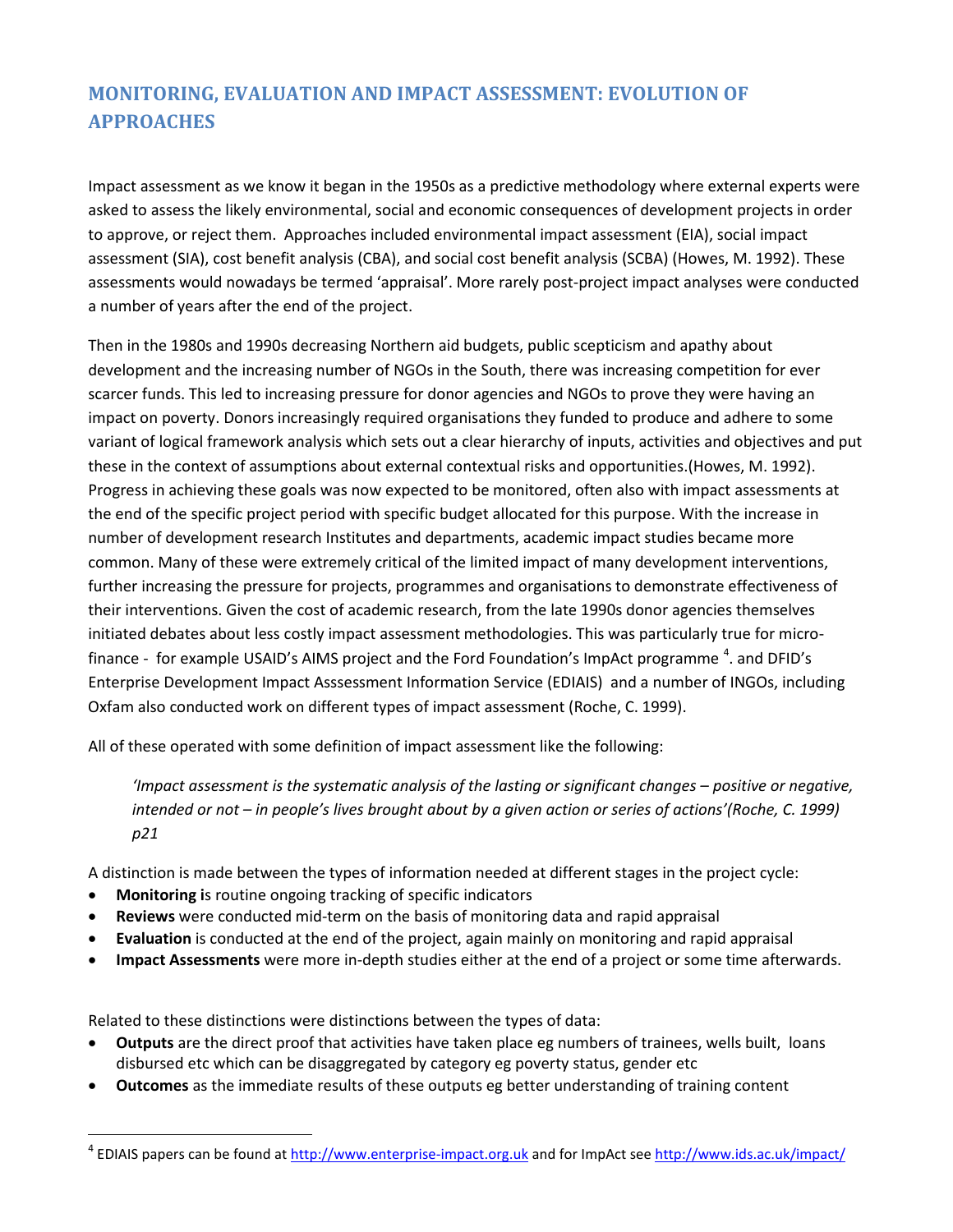- **Impacts** as the longer term more direct positive and negative consequences of the outputs and outcomes for the target community eg application of training content for improved livelihoods and greater capacity for learning generally.
- **Effects** as the wider social, economic and/or political direct and indirect consequences for society as a whole, including those who are not part of the target community eg existence of skills in a community which are then passed on to others, improvements in availability of food in the community because of increased production.

These distinctions and ways of thinking of impact assessment were reinforced in the rise of Results-Based evaluation which attempted to get development agencies to focus on outcomes and impacts rather than just outputs in their logical frameworks<sup>[5](#page-5-0)</sup>.

Alongside this logframe-based approach, sometimes complementary to it but often highly critical of it, were developments in participatory methods – participatory monitoring and evaluation and participatory assessment. Participatory evaluation has its roots in organizational, research and planning methodologies developed in the 1970s as part of the increasing emphasis on popular participation in development (See details and references in Appendix 1). These methodologies include particularly:

- the techniques for **community conscientisation and mobilisation** developed under the various names of 'Activist Participatory Research' (APR) and Participatory Action Research (PAR)
- the development of **diagrams and oral research techniques** which originated in farming systems research and anthropology which became known as Rapid Rural Appraisal (RRA), then Participatory Rural Appraisal (PRA) and more recently Participatory Learning and Action (PLA).

These methodological developments were paralleled by discussions of 'deliberative democracy' and 'democratic evaluation' in political theory. By the end of the 1980s a focus on multistakeholder negotiation and community participation had become established elements in 'fourth generation evaluation' (Guba, E.G. and Lincoln, Y.S. 1989).

In the 1990s innovation in participatory methodologies accelerated at all levels: in peoples' movements, NGOs, research institutes and donor agencies. The focus on community-based participatory planning, including evaluation of existing policies, was taken further in Appreciative Inquiry and 'DIPs' (Deliberative and Inclusionary processes). NGOs experimented and innovated with systems of internal participatory monitoring, evaluation and impact assessment. <sup>[6](#page-5-1)</sup>The World Bank began to emphasise the need for participatory consultations in the form of Beneficiary Assessment and use of participatory methods generally. These developments were paralleled in most other multilateral and bilateral aid agencies, many of whom published

<span id="page-5-0"></span><sup>&</sup>lt;sup>5</sup> For an overview of Results-Based Monitoring and Evaluation see for example Kusek, J.Z. and Rist, R.C. (2004).

<span id="page-5-1"></span> $6$  For history and general overviews of issues in participatory monitoring and evaluation see Chambers 1994a,b,c and Estrella et al eds 1998. For particular examples see Action Aid's Accountability, Learning and Planning System (ALPS Action Aid 2000) and the Internal Learning System being developed in Micro-finance Institutions in India and Bangladesh (Noponen 2005).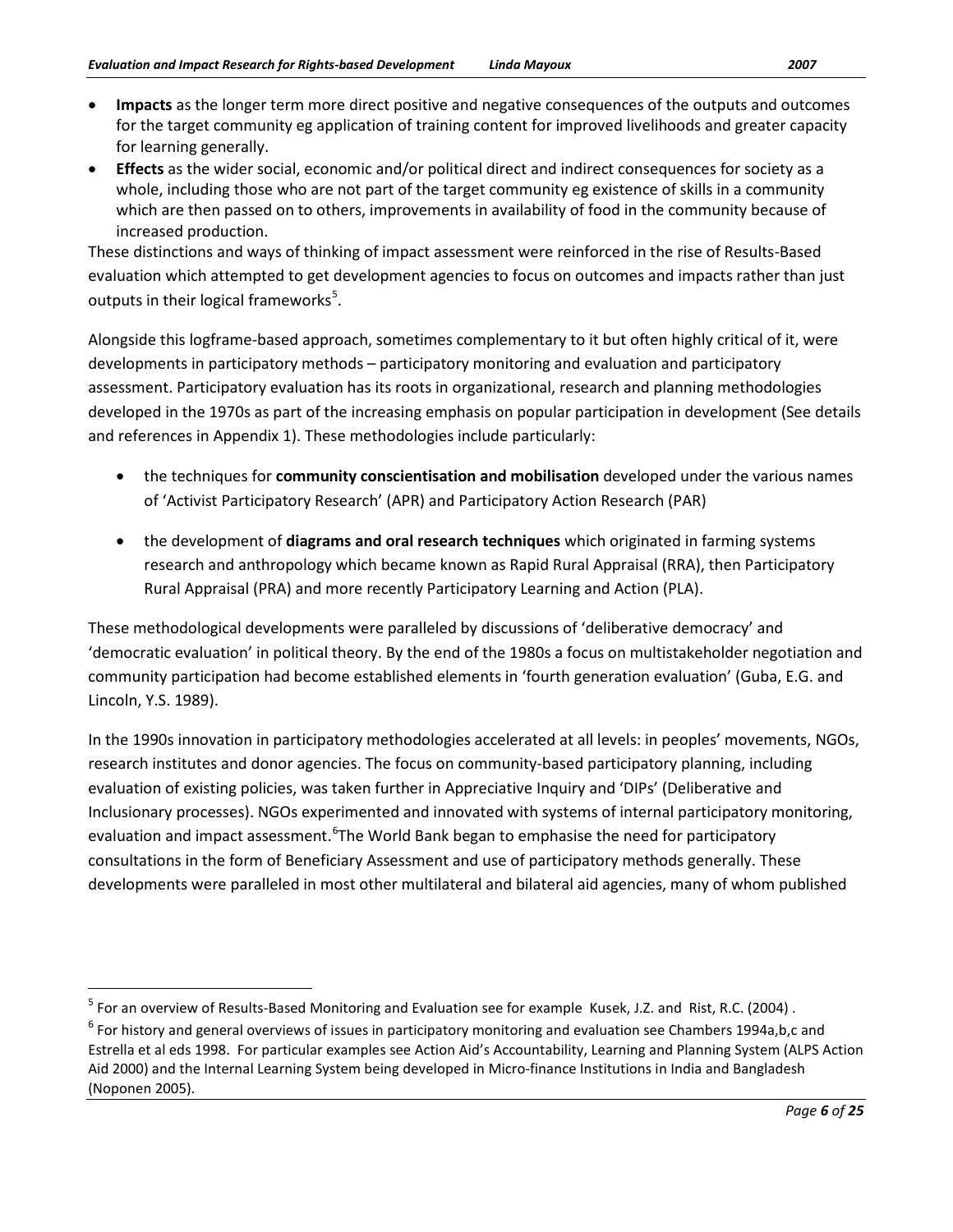Manuals on participation and participatory methods<sup>[7](#page-6-0)</sup>. Some of these approaches proposed new ways of tracking change as a challenge to conventional linear change theories. 'Most Significant Change' and 'positive deviance' for example look not at the ordinary or the average, but for degrees of diversity in people's stories and experience of change, using these as indicators of empowerment and the exceptions as pointers to potential for change. Other methodologies, for example Empowerment Evaluation and Participatory Action Learning System, looked at ways of facilitating people to conduct their own evaluations as individuals as well as groups.

In recent years it is developments of the logframe and quantitative approaches which have received most funding and seen as the most 'rigorous methodology'. There have been further developments in the logframe approach drawing on business models of ' total quality management' and performance assessment which require systematic checking of key indicators of performance. These are particularly salient in the context of the 'new philanthropy'. There is currently an increasing linkage between this business approach with statistical approaches to impact assessment based on a natural science model. For example ' randomised evaluation' which attempts to use natural scientific method with random sampling and regression analysis integrated into programme design. Similar to control studies in health studies using controls and placebos, programme implementation itself is randomised in order to enable sophisticated statistical manipulation of the data to try and 'prove'impact. The Gates Foundation has recently given a grant to IRIS in Maryland to conduct a \$6 million research project into the impact of innovation grants in financial services. This will collect large-scale panel data and attempt to conduct rigorous econometric analysis. This follows from IRIS' multi-million dollar work on poverty tools which have attempted to identify generalisable poverty indicators which could be used to rigorously assess poverty reach in microfinance programmes in order to comply with USAID's poverty mandate.

These assessments often also include some use of qualitative and/or participatory methdologies. For example the Gates/IRIS collaboration will also involve what it terms 'qualitative methodologies ' (though these are actually quantitative) like financial diaries, use studies, exit interviews and participatory methodologies like financial landscape analysis. These are however seen as largely secondary to the main task of statistical quantification, to provide illustrative examples and some attempt to ground analysis in field reality, but little rigour is applied in the use of these other methods. It is argued here that this prioritisation of statistical analysis is both much less 'scientific' and 'rigorous' than is claimed, and also diverts resources and attention from the underlying purpose of evaluation and assessment ie improvement in practice – not only in the sense of identifying appropriate strategies but also engaging sufficient people and ensuring accountability in their implementation.

<span id="page-6-0"></span> $<sup>7</sup>$  For example FAO's Participatory Monitoring, Assessment and Evaluation (PAME) of the early 1990s (D'Arcy</sup> Case 1990); World Bank 1995; UNDP 1996; 1997; USAID 1996. See also GTZ's Participatory Impact Monitoring (PIM[\) www.GTZ.org.](http://www.gtz.org/)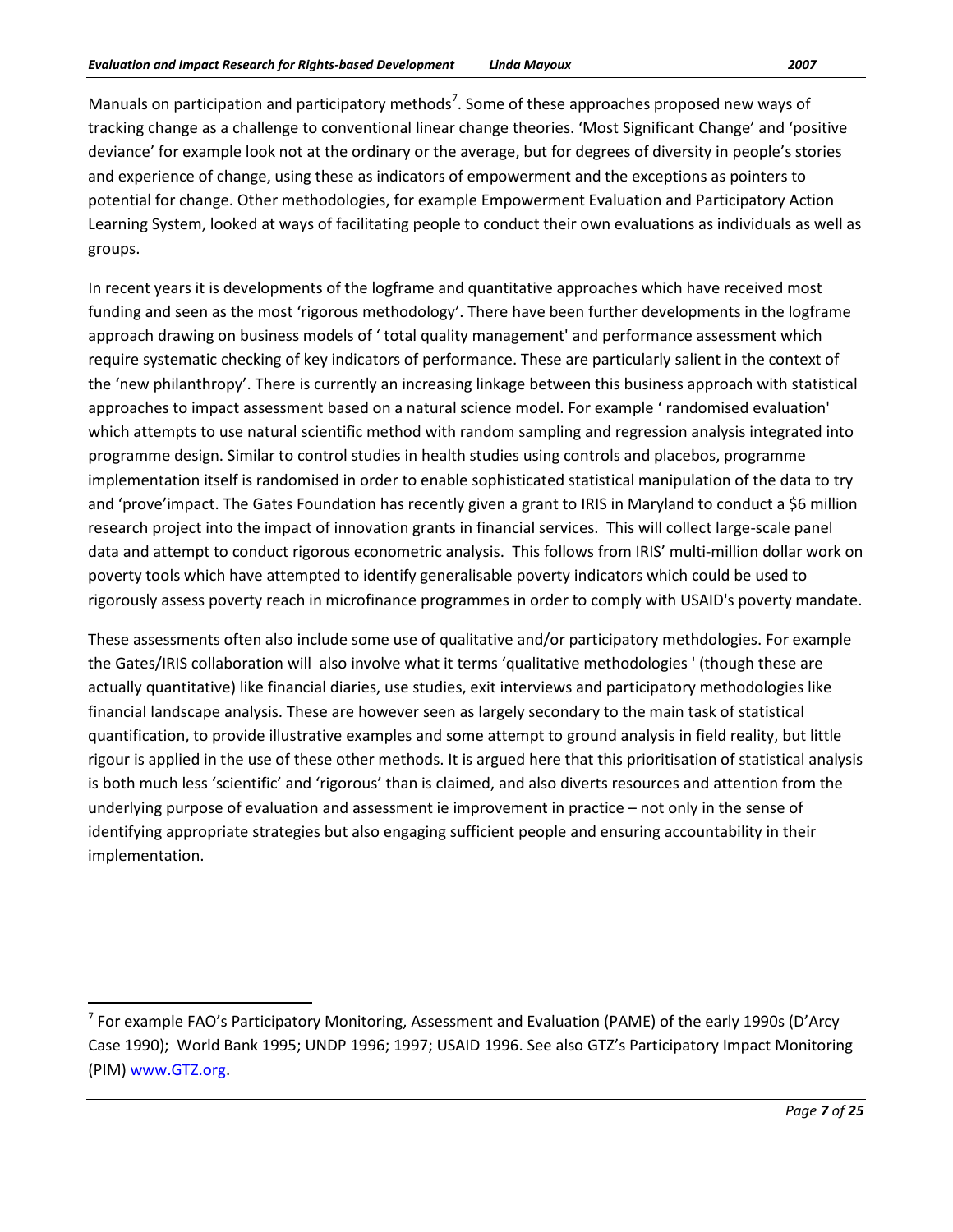### **WHAT IS A 'RIGOROUS' APPROACH? A RIGHTS-BASED CRITIQUE**

Currently accepted orthodoxy on what does and does not constitute 'rigour' is based on statistical analysis in the natural sciences combined with applications in institutional economics. It has a number of characteristics, based on a number of key assumptions, as outlined in Box 1.

### **BOX 2: SCIENTIFIC APPROACH**

#### **CHARACTERISTICS**

**WHAT Indicators:** externally derived hypothesis/donor goals reduced to 'SMART' indicators – measurable and quantifiable 'hard' data

**WHO Sampling:** total population and/or random sampling with control

#### **WHY Attribution Analysis:**

- (After before) for clients compared with (After before) for control = impact
- Regression analysis

#### **WHAT TO DO: Recommendations:**

- Positive impact = continue or increase funding
- Negative impact = stop or decrease funding

#### **HOW Process:**

- 'Expert' external 'objective' independent evaluation.
- Baseline, during and after as discrete events.
- 'Respondents' as objects of investigation.
- Accountability to donors and organisation.

#### **UNDERLYING ASSUMPTIONS**

- SMART indicators can be identified, rigorously investigated, meaningfully generalised and aggregated
- Random sampling and controls are possible
- After minus before observed change = 'impact'
- Proving impact = policy recommendation
- People as passive 'respondents' give reliable answers time after time
- All that is then needed is to feed data into organisational information system to lead to better services.

Design is based on externally derived hypotheses or donor goals which are then used to identify 'SMART' indicators which are measurable and can give 'hard' quantitative data to input into a database. Sampling either covers the total population (eg for some dimensions of TQM) or is random in order to reduce sampling bias and enable statistical manipulation according to statistical requirements. It takes a particular view of impact which assumes that it is possible to simply measure a 'baseline' situation according to the set indicators for the identified sample, then remeasure at a later date and attribute any change to the intervention concerned.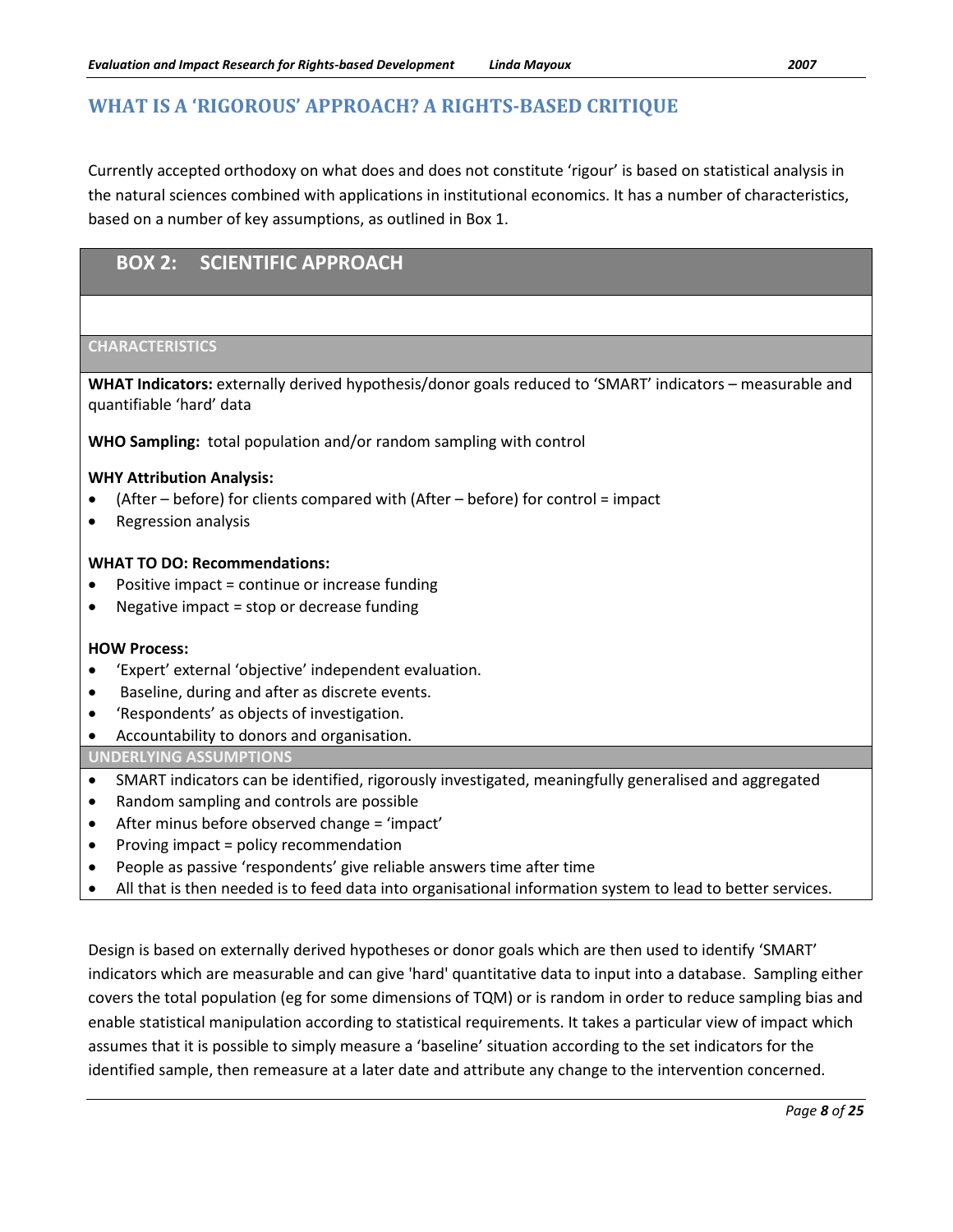Generally a control sample is used in order to try to exclude other contextual effects. In some cases multivariate analysis and sophisticated statistical are used to improve statistical inference and/or distinguish between the impacts of different types of intervention eg training versus credit. The main recommendations which come from the data are that positive impact would indicate desirability of continuing or increasing funding, negative impacts decreasing or stopping funding. Any further recommendations have to be derived by other methods.

The rigour claimed, the underlying assumptions and hence the usefulness of this approach need to be seriously challenged on a number of counts. It ignores the long and well-established critique of concepts of rigour when unthinkingly transferred from the natural to the social sciences. <sup>[8](#page-8-0)</sup> In many cases it is also an oversimplification of current practice in natural science.

Firstly, identification of easily measurable indicators is inherently problematic, even in relation to 'hard' economic measures like increases in incomes, expenditure and consumption. Detailed debates about measurement and indicator problems are often conveniently forgotten in analysis and apparent precision of 'proof' of impact<sup>[9](#page-8-1)</sup>. This is particularly problematic in looking at poverty because poor people's income is often in kind, they are subject to different price mechanisms, and highly subject to seasonal variations in both incomes and prices.. Equally importantly they often do not even know what their incomes were in the past week even in cash terms, as many of them are combining many different sources of livelihood in order to make ends meet. The sorts of accurate measures required in order to measure small increases in income over time requires at best very detailed questioning or intrusive tracking<sup>[10](#page-8-2)</sup>, and is at worst meaningless and arbitrary in terms of what is actually recorded.

Secondly, random sampling may not be either practically possible, or the best means of attaining 'unbiased objectivity' . In some cases it is possible to have information on the total population – for example numbers of loans of particular sizes and these can then be disaggregated eg by sex and statistically manipulated to give a rigorous measure of extent of gender inequality in loan disbursal as a basis for subsequent investigation. However information for the whole population is generally limited, and some form of sampling will be needed for subsequent investigation. Random sampling requires an accurate and unbaised list of the total population from which a random sample can be chosen. However registration on such lists is often biased, and in ways which are not random, thus biasing the initial population – generally away from the /most marginalised, illiterate and women Moreover inpractice sample size is often determined more by available resources than statistical requirements<sup>[11](#page-8-3)</sup>, then some further accommodation is made to randomness to make it feasible within a given budget. Moreover time and resource constraints frequently mean that samples are not random, with

<span id="page-8-0"></span> <sup>8</sup> Many of the points here draw on Hulme, D. (2000) , Mayoux, L. and Chambers, R. (2005) , Roche, C. (1999) and Kirkpatrick, C. , Hulme, D. , Mayoux, L. , Pinder, C. , Gavin, T. and George, C. (2001) which give fuller discussion of these points. Gender dimensions of poverty measurement are discussed in Mayoux, L. (2004) .

<span id="page-8-1"></span> $^9$  See for example Cohen, M. and Daniels, L. (1999), Cohen, M. and Daniels, L. (1999), Little, P.D. (1997).

<span id="page-8-2"></span> $10$  The World Bank Livelihood Measurement Tool LSMS for example takes about 3 hours and still fails to adequately capture the complexities.

<span id="page-8-3"></span><sup>&</sup>lt;sup>11</sup> In programme-level impact assessments of micro finance for example 200-300 is often advocated as a blueprint 'practicable sample size' without any reference to either stakeholder analysis or the questions being asked.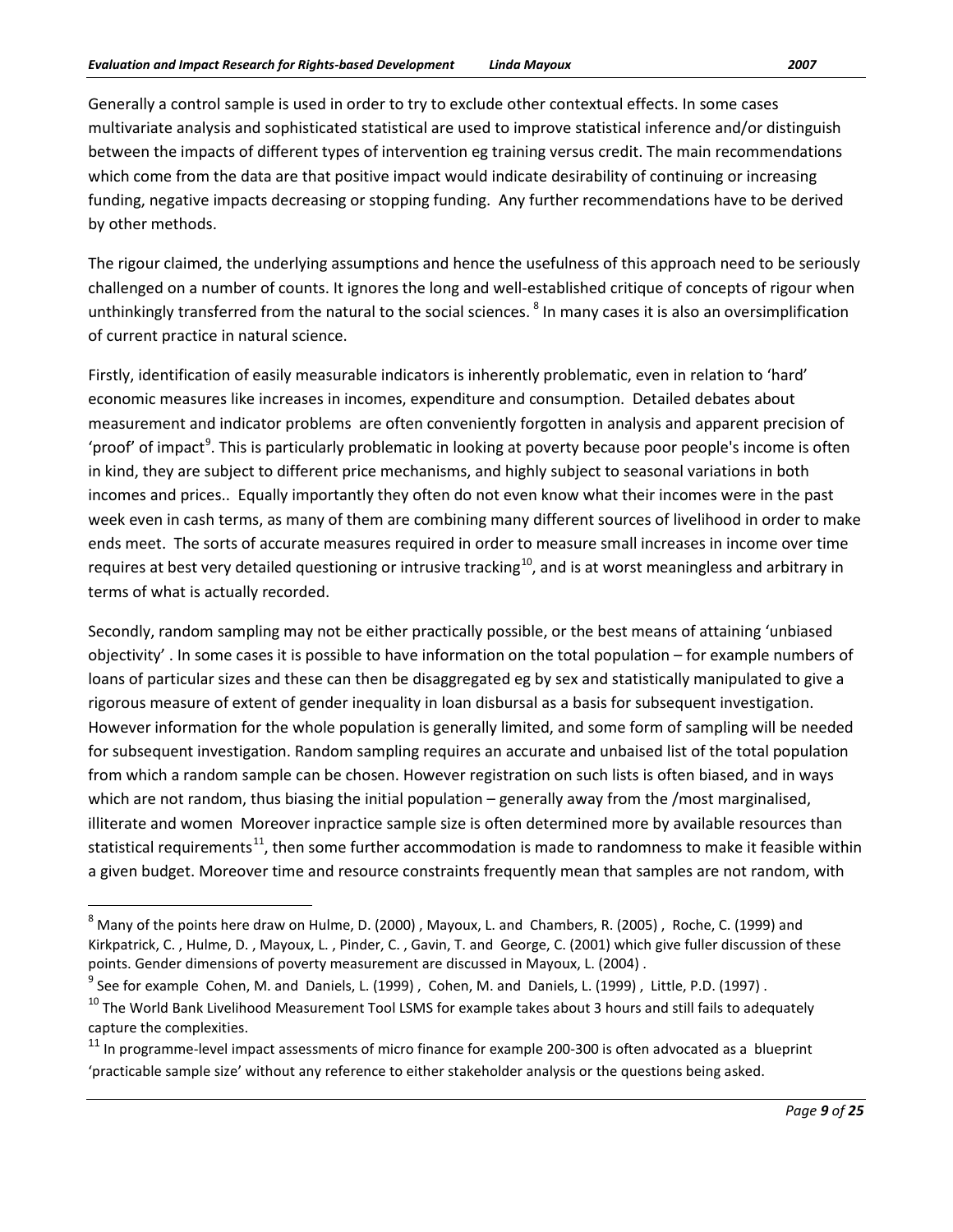Importantly also, the types of information required may not be known by all respondents in the random sample and/or there may be insufficient incentive for random and disinterested respondents to spend time to give reliable information. These information errors may be non-random, introducing significant and often unacknowledged or unknown biases into the statistical analysis. Particular groups of people may systematically underestimate eg women's work and employment and/or be systematically excluded because of discrimination in the ways in which the lists from which random samples are selected (eg exclusion of marginalised populations from voter lists) or because they are difficult to locate (eg women who get married, migrants). These sources of error affect macro-level statistical surveys as much as programme-level surveys.

Equally seriously, the usefulness of random sampling in the context of limited resources, there is an inevitable trade off between numbers of people and depth of information. The attempt to cover very large and statistically reliable samples, decreases the time which can be spent on eliciting and following up on interesting information, and reduces most of the exercise to mechanical box ticking rather than responsive investigation. It is often more important to understand the detailed differences in experience between different groups of poor /marginalised people, than get averages for a random sample. For many purposes more useful and reliable information can be collected through carefully designed purposive samples and key informants. This is essential for detailed coverage of different groups of very poor people, minority groups and/or tracing processes, impacts on value chains and so on where there is in any case no easily accessible list or register from which a random sample can be reliably selected.

Thirdly, given the sampling problems, attribution of any change to the effects of an intervention is problematic even statistically. 'Before and after' measurement using random sampling and control groups faces wellrecognised problems . There may be 'missing factors' that are not considered in identification of control samples, as for example assertions that micro-finance has increased peoples' incomes when it was people who were already better-off who received preferential treatment in access to loans and/or when there have been self-selecting factors in the treatment group not allowed for in the control such as entrepreneurial spirit, contacts, non-economic resources and so on<sup>[12](#page-9-0)</sup>. These issues are not addressed in randomised evaluation, which assumes that the relevant criteria for control selection are both known and can be ascertained prior to the programme. Some of these shortcomings could feasibly be addressed by adding further questions to a survey design and/or (if sample sizes are large enough) better statistical analysis. Less tractable are the many issues where it is essential to untangle very complex 'webs of causation' – generally the case in macro-level assessments as well as rigorous programme-level (Hulme 2000; Kirkpatrick et al 2001).

Fourthly, merely measuring what is happening, or even understanding to whom and why it is happening, is often far from sufficient for drawing conclusions about what can or should be done. Moving from 'measuring impacts' to 'improving practice' requires not only looking at 'what is' or even 'why it is as it is', but the less

<span id="page-9-0"></span><sup>&</sup>lt;sup>12</sup> A key example of problems of relying on quantitative surveys with a pre-determined design is the Chen and Snodgrass 1999 and 2001 Baseline and follow-up study of SEWA Bank. This found no impact of SEWA's savings and credit programme based on comparison of borrowers with a control sample. The authors were very puzzled by this finding which they could only explain by the fact that SEWA as an organization has had an impact from a range of acrtivities, of which savings and credit is only one, on a much wider population than its immediate borrowers.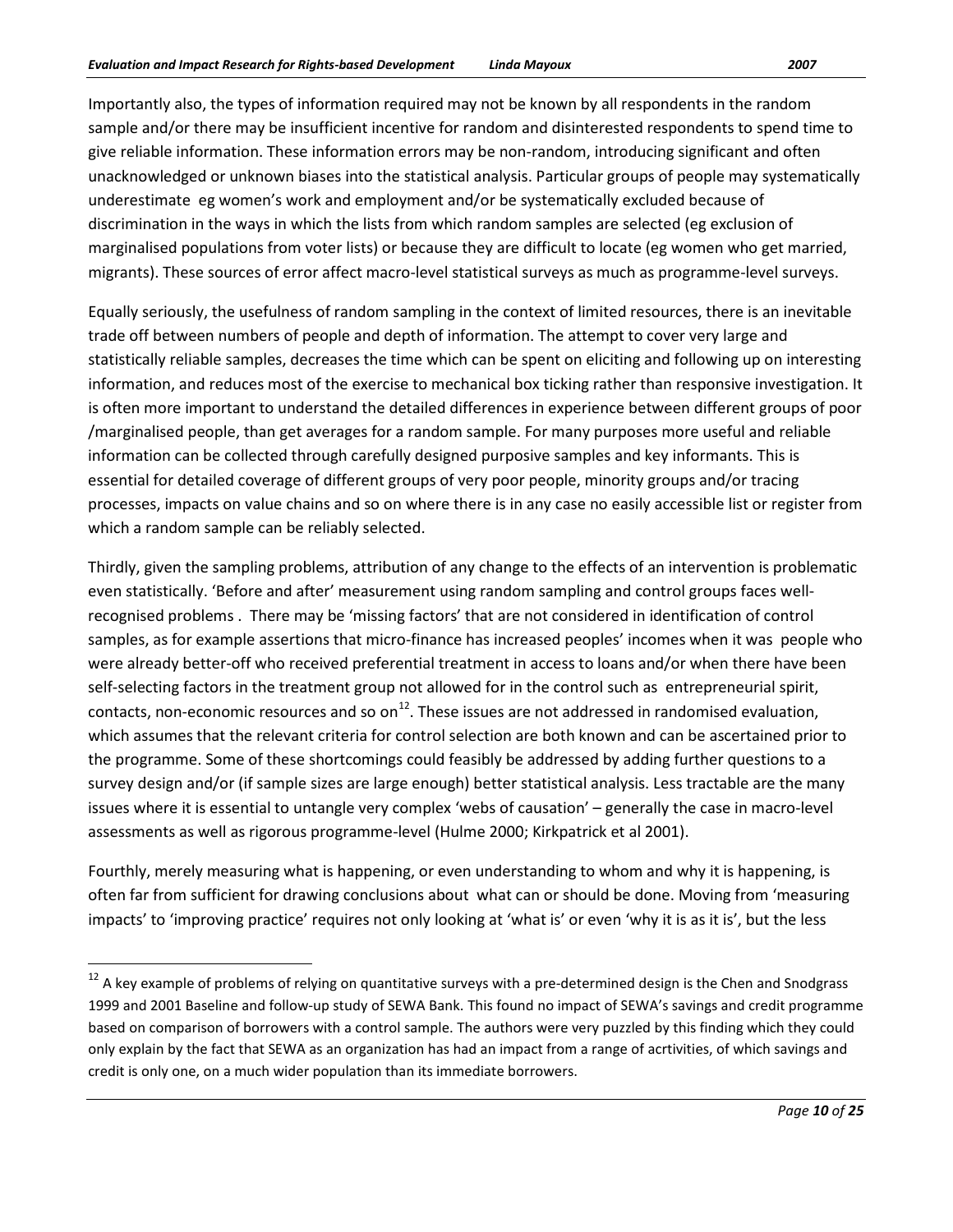clear areas of 'what could be'. Whatever the robustness of the findings of an assessment about the types of impacts occurring, practical conclusions are often based at best on insights derived outside the quantitative survey study. At worst they are based mostly on the preconceptions of investigators who made a priori decisions about the indicators and how the various statistical correlations should be interpreted in terms of causal relations and their practical implications. Rarely are questions about peoples' recommendations systematically included in questionnaires as an integral part of the study.

Importantly these 'scientific' exercises are extremely costly, in some cases 10% of a program budget or millions of dollars as in the above Bill Gates initiative. An investigation by DFID into the effects of all it is policy research indicated that assessments were only effective if they confirmed what policymakers thought and wanted to do already. Impact assessments if they are negative are often quietly forgotten. If they are positive they may just reinforce the status quo, rather than stimulating the search for improvements and innovation.

This reliance on ' scientific' evaluation not only has serious shortcomings in terms of methodology, it is also dangerous in terms of development practice:

- Donors only fund interventions where impacts can be (apparently but highly imperfectly using very dubious proxies) measured eg micro-finance
- Donors only fund large organisations with the capacity to 'professionally' measure and report in English/French/Spanish statistics
- Programmes have to spend so much on evaluation there are no resources left for action
- Programmes cannot adapt to 'emergent opportunities' or innovate because not in the plan 5 years back in their Baseline
- Fear of the 'donor police' limits learning throughout the system

Importantly all these assessments take up considerable time from people from poor/marginalised communities, trying to make a living without giving them any say in the outcomes, or even informing them of the results. This has serious implications for the reliability of the information going in as people try to get through the questionnaire as quickly as possible in order to be able to get on with their lives<sup>[13](#page-10-0)</sup>. Treating respondents as passive givers of information rather than active participants in learning, neglects an important opportunity for local engagement. This means that there is no accountability in use and analysis of the information to those who are likely to be key in both implementing and monitoring any recommendations. This reinforces the view of poor /marginalised people as passive recipients of aid, rather than partners in an inclusive development process.

<span id="page-10-0"></span><sup>&</sup>lt;sup>13</sup> One World Bank LSMS 'rigorous' livelihood questionnaire takes 3 hours to do properly, and still does not cover major dimensions even of economic poverty.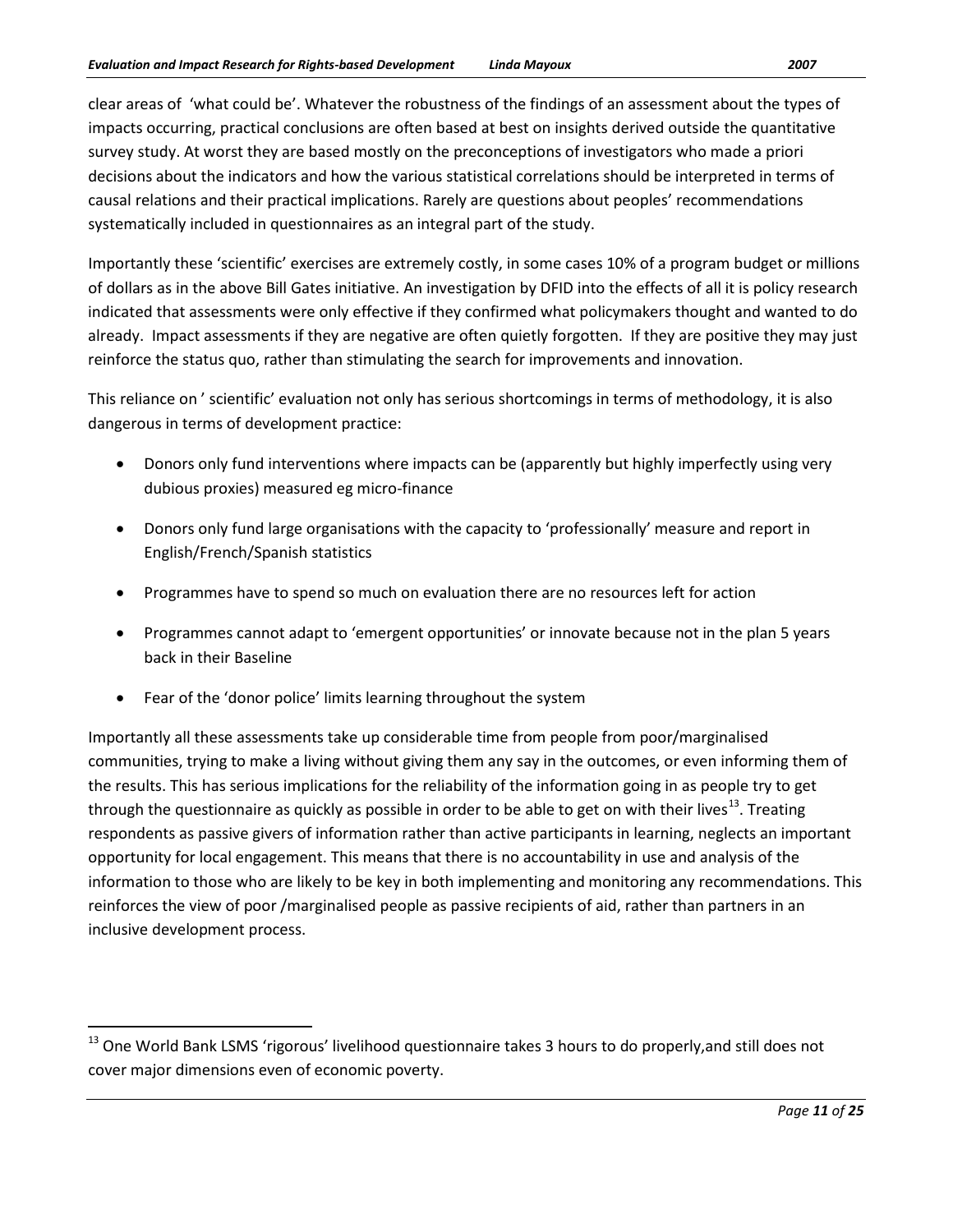### **PARTICIPATORY APPROACHES: THE COUNTER-CRITIQUE**

Some of these shortcoming are partly addressed by innovations in participatory methods. The term participatory evaluation is currently applied to a wide range of different approaches and processes, details of which can the found in the Appendix. Box 3 summarises the underlying rationale, characteristics and assumptions and the elements of the counter-critique and challenges.

What characterises participatory approaches and methods<sup>[14](#page-11-0)</sup> as understood here are:

- *Empowerment goal*: a central aim is that the participants should be key beneficiaries from the investigation process, in terms of increased understanding of their situation, improved understanding between different groups in communities and society, equitable participation in the analysis and conclusions reached, better networks for future investigations.
- *Participatory process*: investigations take the form of group discussions, generally but not necessarily, facilitated by outside facilitators: NGO staff, consultants or researchers. Numbers involved vary from small groups of 3 or 4 to large participatory workshops. People can do individual diagram exercises interspersed with collective discussion as part of a participatory workshop. Local people, including non-literate people, have been involved in community-led research without significant external facilitation beyond initial training.
- *Accessible tools*: tools are used which enable respondents, including people who are not literate, to participate fully in these discussions and understand the conclusions and outputs. These are commonly diagrams, but may also be oral tools. Many of these have origins in applied anthropology, farming systems research, agro-ecosystem analysis, and participatory action research and activism<sup>15</sup>.

There are numerous cases where participatory methods have been able to rapidly and reliably collect quantitative information, in some cases much more reliably than through conventional methods[16](#page-11-2) . A key advantage of participatory methods is their cost effectiveness in rapidly bringing together information and knowledge from many participants. There have now been many situations where information from group exercises has been aggregated over a whole area to count the numbers of people utilising services or affected by changes and policies. Participatory methods have also been used to investigate very sensitive issues like political and sexual violence (Moser, C. and Holland, J. 1998) (Mayoux, L. and ANANDI 2005). Where people have been facilitated to keep individual diaries these have been valued opportunities to bring about changes in their lives and for other forms of lobbying outside the programme itself (Noponen, H. 2001). Participatory methods have been used not only for small project-level assessments, but also large scale policy assessments the best documented and widely known being the Participatory Poverty Assessments by the World Bank at the

<span id="page-11-0"></span><sup>&</sup>lt;sup>14</sup> In this chapter the term 'approach' is used to refer to underlying philosophies, goals and disciplines, the term 'tools' to the practical ways in which information is obtained eg diagrams, and 'processes' to relational or institutional dimensions eg how individuals, groups and organizations are brought together and facilitated. The term 'method' is used as a generic term encompassing all three. The term 'paradigm' is used to focus on the distinctive logic and interconnectedness between approaches, tools and processes which differentiates the scientific, qualitative and participatory paradigms and broadly follows the paradigm distinctions made in Hulme 2000.

<span id="page-11-2"></span><span id="page-11-1"></span><sup>15</sup> For history see Chambers Chambers, R. (1994) , Chambers, R. (1994) , Chambers, R. (1994) 16 See references in Mayoux, L. and Chambers, R. (2005) .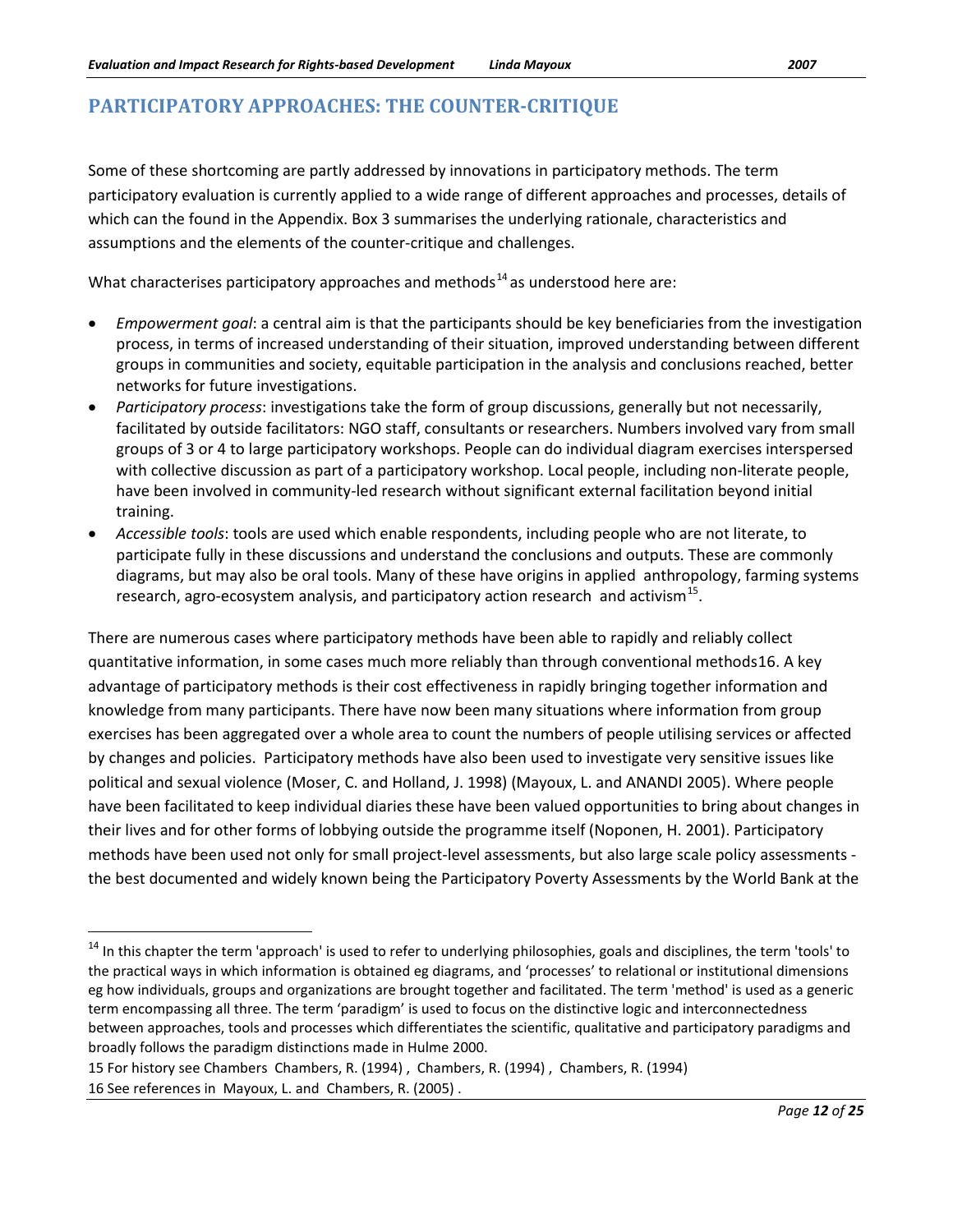# **BOX 3: PARTICIPATORY APPROACHES: CHARACTERISTICS, ASSUMPTIONS AND COUNTER-CRITIQUE**

#### **RATIONALE**

- Development is about 'people' and changing power relations so 'people' must be in the driving seat
- Need contextually relevant indicators and capture qualitative change
- Indigenous knowledge is most important and needs to be recognised and respected by policy-makers
- Participatory methods can be rigorous, can rapidly collect information and are inherently more empowering

#### **CHARACTERISTICS**

- Process: Participatory investigation, participatory monitoring over time triangulated with qualitative case studies
- Priviledging local knowledge
- Locally derived indicators and perceptions of change
- 'Participatory sampling' with some purposive follow-up
- Causal processes are now a focus of investigation in themselves as 'rich pictures'
- Not just interested in averages but also in exceptions.
- Recommendations come from participatory negotiation and also examination of exceptions

#### **UNDERLYING ASSUMPTIONS**

- Participation is always empowering
- Locally derived indicators are the most relevant
- People will want to participate particularly the poorest and most vulnerable
- Peoples' own accounts of attribution and processes are accurate
- Involving people in evaluation increases their voice in decision-making

**COUNTER-CRITIQUE**

- Power relations inevitably affect whole process participation is never neutral or completely spontaneous
- Are local indicators, perceptions and accounts always the most relevant or accurate?
- Who actually participates? Who are the 'people'? Are they representative?
- How do they participate? How valid are the outcomes?
- Works well for local level, but not policy level challenge of aggregation and comparability
- Linking learning with action may raise expectations and/or affect what people say
- Costs generally underestimated
- Not necessarily empowering using people as unpaid data collectors and making them more vulnerable
- Unless quantified and rigorous will be ignored by policy-makers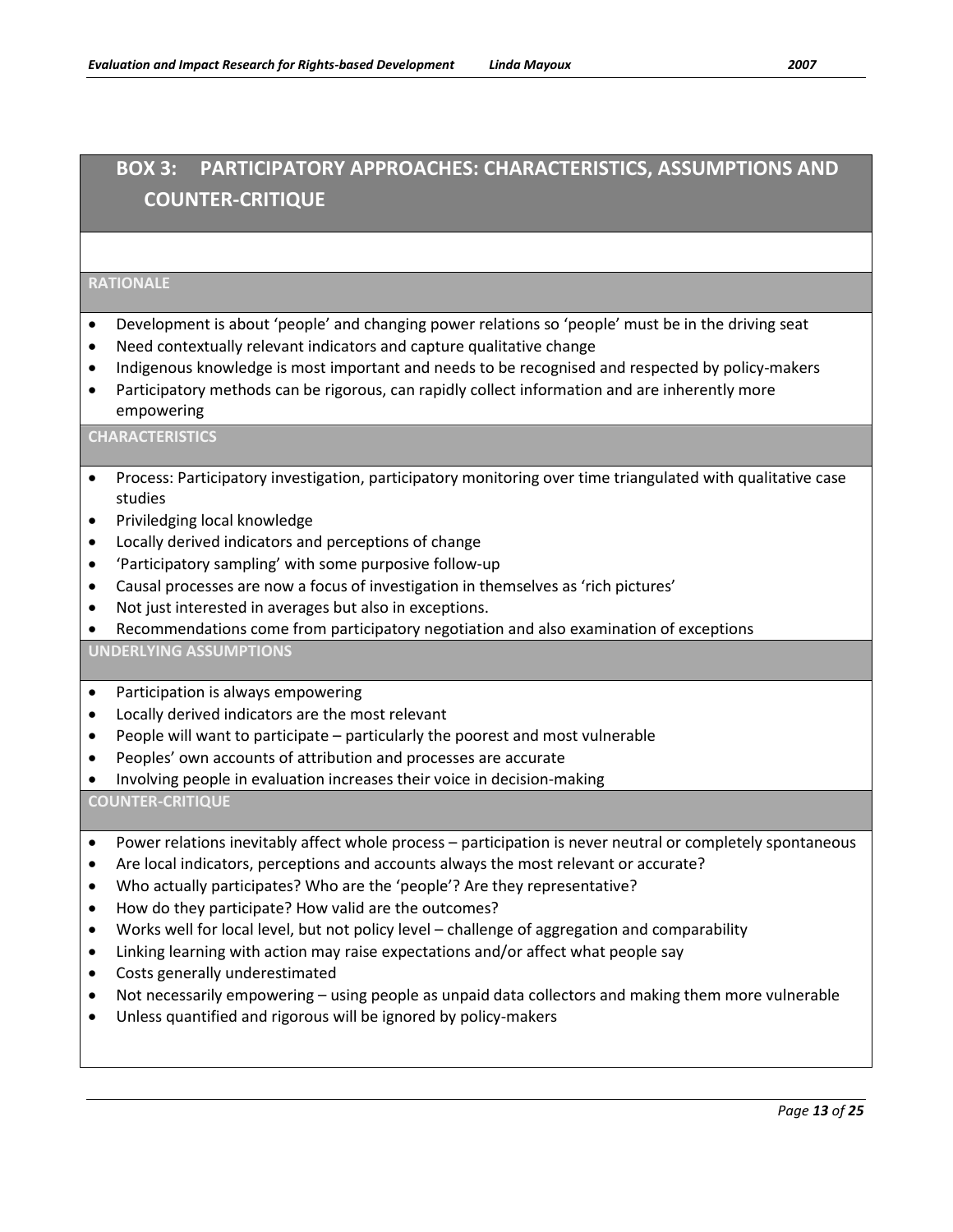end of the 1990s[17](#page-13-0) . It is generally agreed that the World Bank Participatory Poverty Assessment process made a number of important contributions to understandings of poverty, understanding differences between poor people, stakeholder communication and policy changes. In particular it challenged the prevailing prioritisation of cash income concerns and marginalisation of gender issues.

There are nevertheless considerable challenges<sup>18</sup>. Since the mid-1990s, parallel to the rapid expansion of participatory methods, have been a series of critiques of both practice and the underlying theoretical underpinnings of these methods. These critiques have come not only from sceptics, but also proponents and practitioners of participatory methods in relation to key areas like poverty analysis, gender and empowerment (Shah and Shah 1995; Guijt and Shah eds 1998; Mayoux 1995 and Johnson and Mayoux 1998). Shortcomings in practice are due not only to 'bad practice' which followed rapid expansion in use of participatory methodologies, but also inherent tensions (and some would say insuperable limitations) in the underlying understandings of participation and the ways in which it has been promoted by development agencies<sup>[19](#page-13-2)</sup>.

Firstly there will always and inevitably be questions about 'who speaks for whom' and 'whose voice should prevail and why'. Many of the theoretical critiques of participatory development have their roots in much earlier debates about the nature of democracy and political systems for representation. Participatory processes, even those initiated from the 'bottom-up' are not necessarily either inclusive or egalitarian. The extensive literature on People's Movements has shown how they frequently exclude or marginalise rather than include or privilege the very poor, women and other disadvantaged groups. Outsiders may further reinforce these existing inequalities because of their ignorance of local inequalities and/or their dependence on these power structures to gain access to 'communities'. From the 'scientific' standpoint, a key problem with participatory methods is that of sampling. Random sampling is not possible. Even with careful preparation there is much more dependence on people's willingness to turn up and be involved than in the 'captive' interview situation. There may also be logistical problems in identifying a venue and time accessible or conducive for everyone.

Secondly the nature of power and the ways in which information is disseminated mean that there are inevitably many things local people do not know – that is one of the causes of poverty. Local people, including extremly poor and non-literate people, undoubtedly know many things essential for pro-poor planning. It is essential that local views, partcularly those of the poorest and most disadvantaged, are both listened to and prioritised in any strategy for pro-poor development. Participatory processes and tools can be extremely effective in bringing together fragmentary individual knowledge into a more complete 'jigsaw' of information. However participatory evaluations do not automatically produce reliable information. To assume that local knowledge and understandings are automatically more valid than other forms of knowledge is a best patronising and at worst can lead to serious mistakes (see the example of HIV/AIDS below). Poor people like

 $\overline{\phantom{0}}$ 

<span id="page-13-0"></span><sup>17</sup> For findings see Narayan, D. , Chambers, R. , Shah, M. and Petesch, P. (2000) , Narayan, D. and Petesch, P. (2002) and for critical overviews of the Participatory Poverty Assessments in different countries see Booth Booth, D., Holland, J., Hentschel, J. , Lanjouw, P. and Herbert, A. (1998) and Brocklesby Brocklesby, M.A. and Holland, J. (1998) .

<span id="page-13-1"></span><sup>&</sup>lt;sup>18</sup> These are diescussed with detailed references in Mayoux, L. (2005), Mosse, D. (1994) and in relation to gender Mayoux, L. (1995)

<span id="page-13-2"></span><sup>&</sup>lt;sup>19</sup> See particularly Mosse 1994; Kapoor 2002; Cleaver 1999; Cooke and Kothari eds 2001; DeStefano and Ryan eds 2004.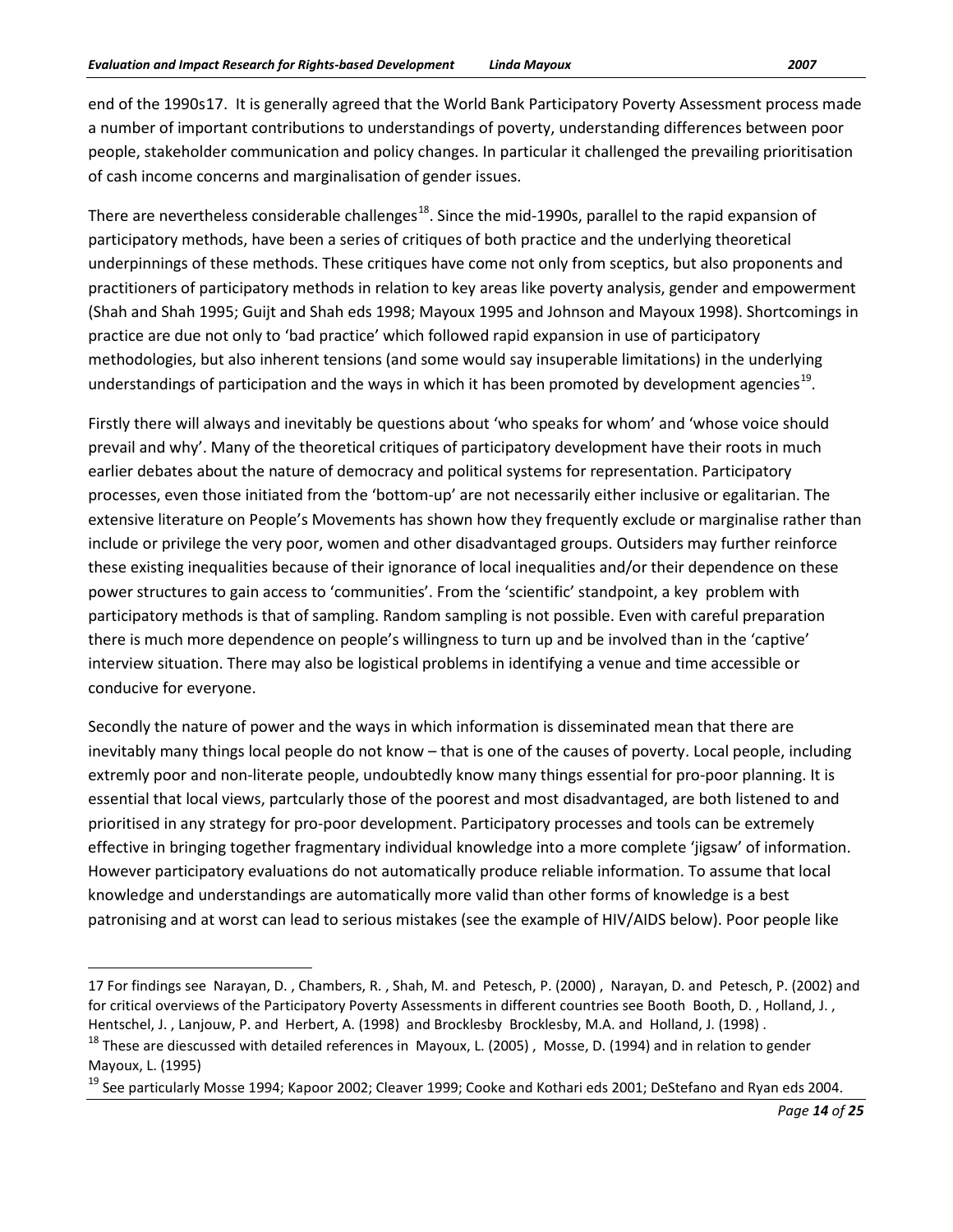everyone else also need to be provided with information in order to make informed contributions to participatory processes.

# **BOX 4: ARE THE PEOPLE ALWAYS RIGHT? SOME** SHORTCOMINGS OF INDIGENOUS KNOWLEDGE

#### **PROBLEMS OF GRASSROOTS ANALYSIS**

One very active REFLECT literacy group involved in the extension of PALS in Kabarole Research and Resource Centre had done a thorough community mapping. They had also done body mapping as part of their identification of health problems problems. Linking the two processes of investigation they had identified two major community problems:

AIDS/HIV and male sexual activity in particular.

population pressure within the village leading to families, including young people, living very closely together.

This led them to conclude that close proximity of young people was somehow related to spread of AIDS/HIV. The solution they identified was to persuade young men to build their houses outside the village or to move to urban areas –despite the dangers of them contracting or spreading HIV/AIDs there. Questions of gender inequality, women's control over their own bodies and reasons for female sexual activity and ways these could be addressed were not raised. This may have been partly because of participation of some older men in the group, some of whom were related to some of the young women.

Source: Mayoux fieldnotes Uganda 2002

#### **EXTERNAL RAISING OF SENSITIVE ISSUES IN ANANDI**

In the preparatory phase for the first mela there was a lot of disagreement among the NGOs as to whether untouchability, alcoholism and violence against women should be listed as topics for discussion. They had not come up in the list of topics submitted by the groups. After much discussion, it was felt that only if the issues were explicitly raised would the extent of these problems amongst the groups be clear. Although women hardly ever articulated these social problems in the group meetings, in the large gathering of the mela a large number of groups identified violence against women, alcoholism and untouchability as priority concerns. During the 2003 Participatory Review however participatory tools proved very effective in obtaining reliable information on incidence and types of domestic violence and providing a space for open discussion of ways forward. The information obtained was in many ways quite shocking in indicating the extent of the violence, but would not have emerged without external facilitation.

Source: Mayoux and ANANDI 2005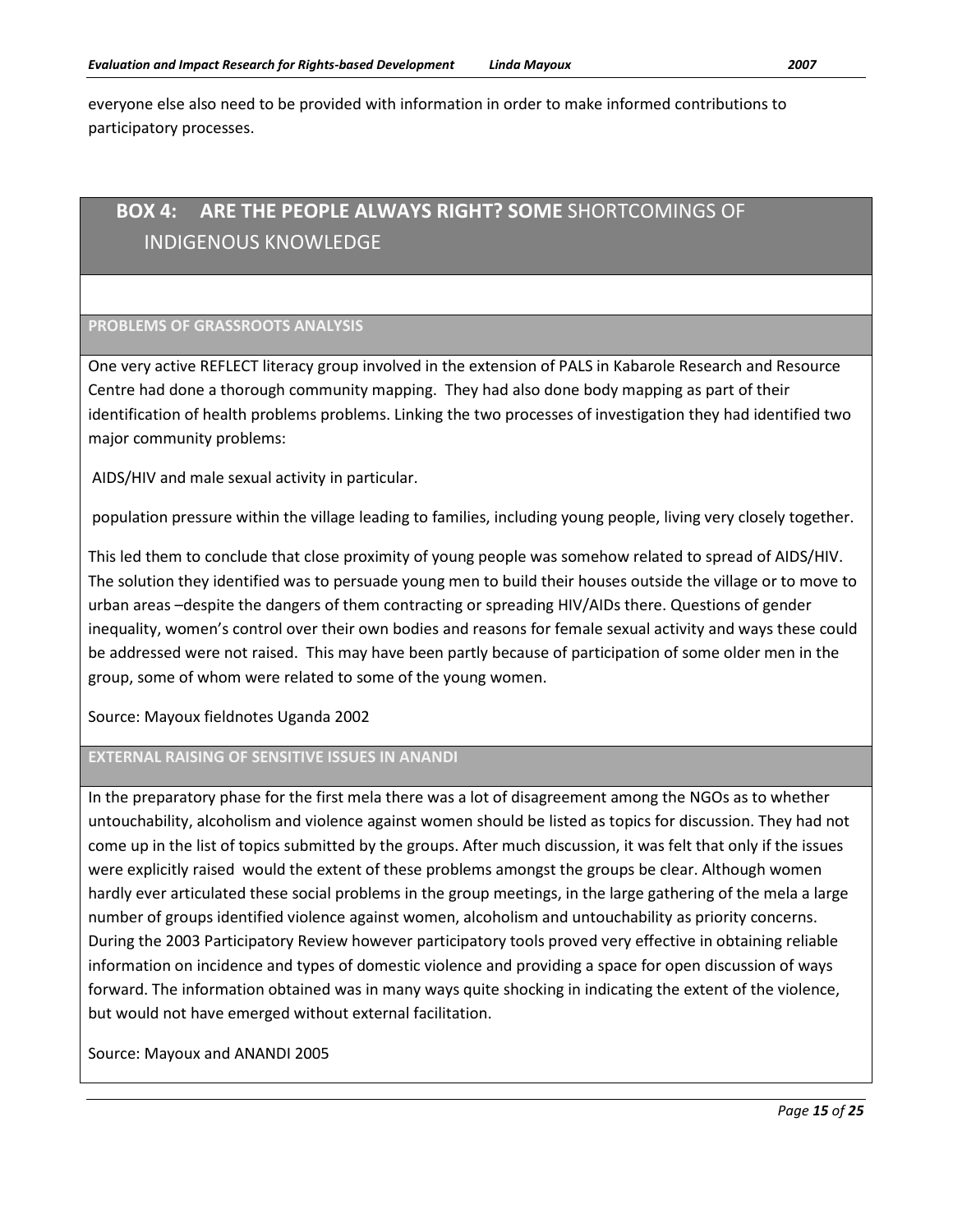Thirdly power relations during the participatory consultation itself and also pervading the context in which it takes place, affect what people say and how they say it, to whom and under what circumstances.<sup>[20](#page-15-0)</sup> Even when very poor women and men attend meetings they do not necessarily participate in discussions or influence the outcomes because of the ways meetings are conducted. It may be very difficult for groups themselves to initiate discussion of sensitive issues, even if they are highly relevant. Underlying inequalities and vulnerability may not be seen as up for discussion. To be seen discussing such issues publicly and openly in a participatory process may make groups and individuals vulnerable to various forms of discrimination and even violence. Where the main outputs from participatory exercises are diagrams representing 'community consensus' then this process may be highly misleading in the consensus represented and positively disempowering for minority views.

Fourthly participatory methods can be as extractive as conventional methods, taking peoples' time and raising expectations with no visible benefit for those involved (See title quote no 2). Where information is neither representative nor reliable, it is unlikely to produce policy changes which benefit poor and/or marginalised people. The participatory process, through giving the illusion and using the rhetoric of empowerment may disempower and create tensions and vulnerabilities which make people worse off. These challenges are particularly acute in the move to scale and where participatory evaluations are one-off exercises without sufficient information, time and resources for people to participate meaningfully.

Finally although participatory methods, when well-facilitated as part of an ongoing process, are a key part of any reliable evaluation, one-off participatory consultations cannot be seen as a substitute for in-depth research or for more strategic policies to address poverty, inequality and empowerment. Reference to 'cultural sensitivity' and the need for 'community participation' are often cited as reasons for not addressing gender issues even where the organizations or individuals concerned ever having conducted any serious participatory assessment of what gender concerns women or men may have (Mayoux 1995; Guijt and Shah eds 1998). A key concern in critiques of participatory methods from the empowerment/rights perspective has been the ways in which development agencies (from multilateral agencies to NGOs) and politicians have used the rhetoric of participation and participatory development to mask processes in which participation is extremely superficial and/or unequal and/or manipulated to support their own ends. $^{21}$  $^{21}$  $^{21}$ 

# **REVERSING THE PARADIGM? IN SEARCH OF THE BEST OF ALL WORLDS**

It is clear that ways forward for organisational learning should not be to simply combine a flawed 'scientific' approach with an equally flawed and superficial attempt at participation. There needs to be a serious rethink of the ways in which different methods can be integrated and triangulated to acheiev both reliability of information about the past, and a rights-based process for identification, implementation and accountability for the future.

<span id="page-15-1"></span><span id="page-15-0"></span><sup>&</sup>lt;sup>20</sup> See eg Mosse 1994. The gender dimensions of this have been a particular cause for concern See papers in Guijt and Shah eds 1998.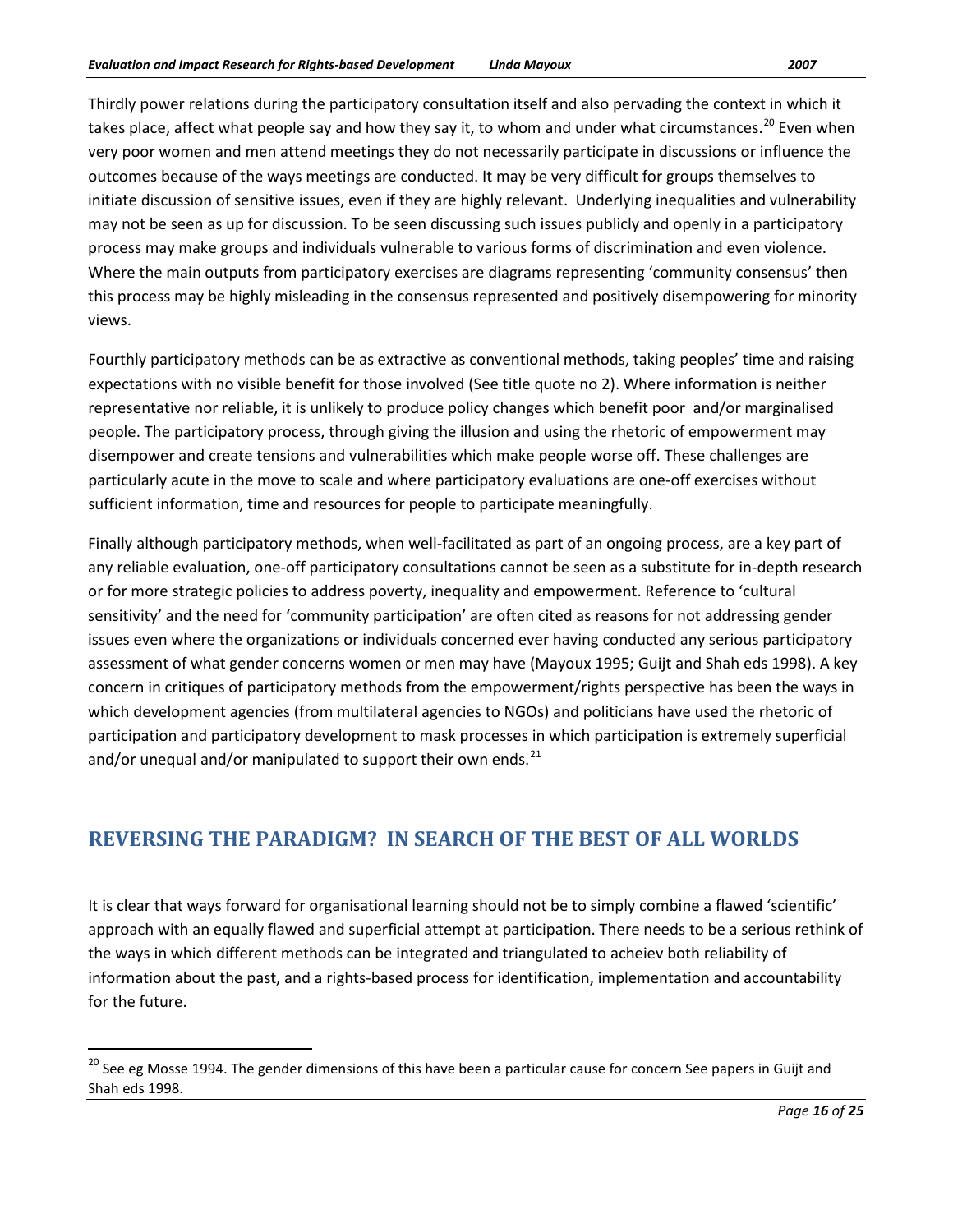As argued in detail by the author and others elsewhere<sup>[22](#page-16-0)</sup> there is a need for a new paradigm in which welldesigned, well-resourced and well-facilitated participatory methods provide the basic structure for the learning process and ensuring that the voices of those normally excluded become centre stage – not only as respondents, but in determining the vision, goals and also analysis and subsequent accountability and taken seriously as a complement to external 'expert' knowledge. The participatory process needs to build the capacities of people themselves to identify, collect and analyse the information they themselves need to improve their lives and make development agencies accountable to them.

At the same time many of the tensions and trade-offs identified for conventional survey methods also need to be addressed by participatory methods. Technical, often statistical, questions arise concerning rigour, validity and trustworthiness, and how numbers can be generated or derived, and then analysed and used, just as they do with conventional survey methods. Indeed good statistical analysis complements the use of participatory methods and is essential in macro-level strategic impact assessment. Further innovation is needed to systematically capture and quantify complex chains of causality and attribution. Increasing the rigour of participatory methods requires looking at both the participatory process and the types of diagram and tools used and particularly the ways in which both are recorded and interpreted and fed into decision-making.

Participatory approaches, methods and behaviours cannot do everything:

- In some contexts participatory processes may be impossible or make participants too vulnerable (though arguably similar problems would also be faced by many other systematic quantitative investigations).
- There may also be circumstances where representation in participatory processes proves highly skewed despite following established guidelines for reaching the poorest and most vulnerable.
- For personally sensitive issues it may be necessary to conduct individual qualitative interviews because certain things cannot be discussed in public.
- Standard surveys may also be needed where the wider generalisability of sensitive qualitative questions needs to be ascertained and the qualitative investigation has not served to remove this sensitivity or indicated ways it can be addressed.
- For some purposes statistical correlations may be needed in situations where, or for questions which, mapping or other means of total population coverage are not possible.
- For some types of information it may just be simpler and much quicker to rely on very rapid surveys, or information on things like application and membership forms.

The key therefore is to have effective ways of enabling people to participate in parts of the assessment where this is most crucial to the overall goal of pro-poor and rights-based development, where they gain most in terms of learning for themselves and where their time and resources are used most effectively It means that scarce resources are not wasted on surveys and qualitative research where participatory methods can be quicker, more effective and empowering. This then allows other qualitative and quantitative methods to be focused on areas where they in turn can make the best contribution to increasing rigour and reliability of findings through triangulation of outomes from robust participatory processes. These methods can also be used in much more empowering ways. Individual surveys and qualitative interviews can be designed to

<sup>&</sup>lt;sup>21</sup> Mosse 2001; Cooke and Kothari eds 2001; DeStefano and Ryan eds 2004; Cleaver 1989; Kapoor 2002.

<span id="page-16-0"></span> $22$  Mayoux, L. (2005), Mayoux, L. and Chambers, R. (2005) and references therein.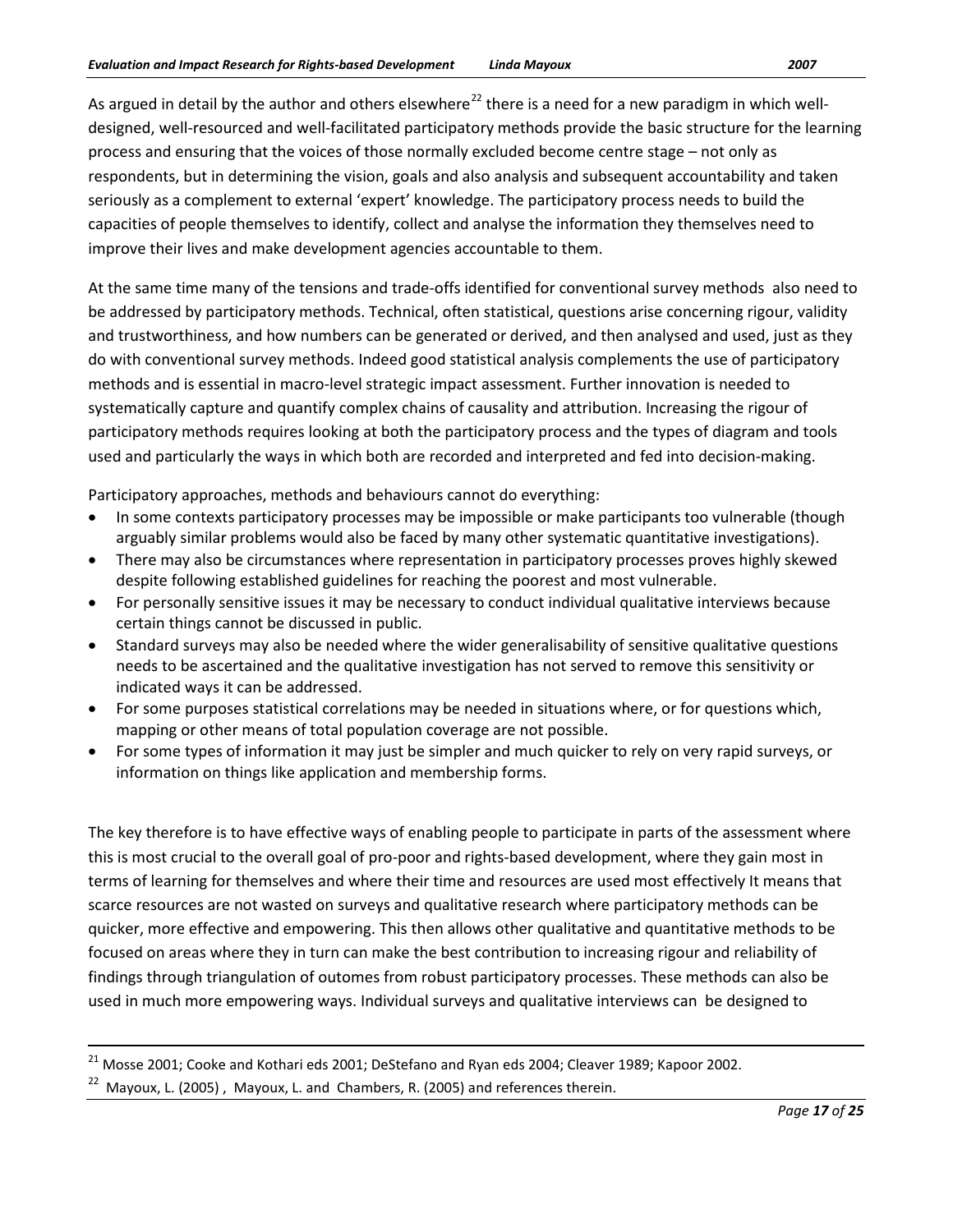increase the understanding participants have of their situation and help them to clarify their options and choices by the end of the time they have spent with the interviewer. Diagram tools can be used in individual interviews to increase accessibility for non-literate people and their control over the interview situation and so that they have an accessible record of the process which they keep. Surveys and interviews with those who have power to increase their awareness and understanding of their own prejudices and preconceptions and think about ways forward which would be acceptable to them. (Mayoux, L. 2003).

'Reversing the paradigm' means more than tacking on a few participatory frills and a few anecdotal qualitative case Studies of poor people to a mechanistic statistical survey. If all the time, resources and energy spent on assessment is to further the agenda for pro-poor and rights-based development this assessment must clearly prioritise the voices, views and interests of poor and marginalised women, men and children, particularly those who are poorest, most marginalised and most vulnerable. It must involve them throughout the assessment process – in the overall development vision and goals, identifying indicators, participating in assessment, engaging in analysis, making recommendations, and continuous monitoring and evaluation. For facilitators, this demands responsible behaviours which restrain demands on people's time, which enable people to learn and gain more control over their lives, which empower them and give them voice, which do not make them vulnerable, and which influence policy and practice so that they and other poor people gain. These principles must also be followed be asked during use of complementary conventional methods.

Finally, even identifying potentially realisable recommendations for improving practice is no guarantee that desirable changes will be implemented – this requires effective dissemination of information to the right people and negotiation of often competing or conflicting interests to bring about the required change. It requires not only dissemination and involvement of powerful stakeholders and those in key positions in governments and aid agencies. This alone is unlikely to bring about the necessary changes in attitudes, behaviour and policies. For pro-poor development to become a reality, poor people themselves must be be involved not only as respondents, but also have access to the information generated, a role in its analysis and in identifying the practical implications for change. They must be seen not as unpaid informants for an extractive process, but active participants in learning and teaching for their own development. In the new paradigm the assessment process itself must prioritise the building of peoples' skills, knowledge and networks to participate equally in the definitions, priorities and policies of the development agenda. Unless people themselves are fully involved in articulating and presenting their own perspectives and ideas for the future on an ongoing basis, it is unlikely that their voices will become strong enough to persuade those with the necessary power and influence to really listen and take action.

### **BOX 5:** THE NEW PARADIGM: KEY PRINCIPLES

- Prioritises the voices views and interests of poor and/or marginalised women and men, particularly the poorest and most vulnerable
- Involves these people throughout the process of impact assessment from indicators, to representation in samploing to analysis and recommendations
- Ensures that the vulnerability of those most vulnerable is not increased
- Increases the skills, knowledge and networks of and/or margilnalised people and communities as part of the assessment process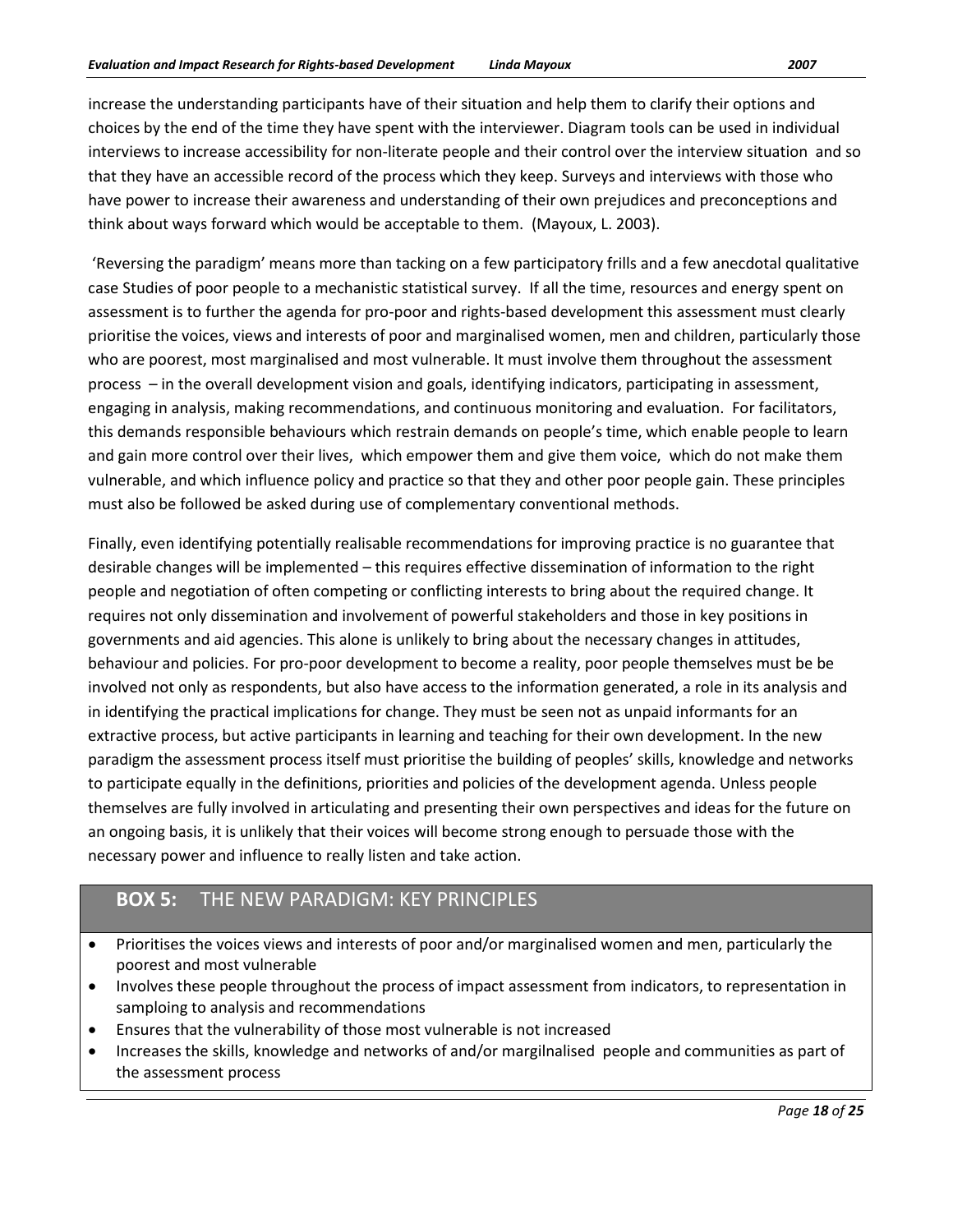#### **REFERENCES**

- BOOTH, D. , HOLLAND, J. , HENTSCHEL, J. , LANJOUW, P. and HERBERT, A. (1998). Participation and Combined Methods in African Poverty Assessment: Renewing the Agenda. London, DFID.
- BROCKLESBY, M.A. and HOLLAND, J. (1998). Participatory Poverty Assessments and Public services: Key Messages from the Poor. London, DFID.
- CHAMBERS, R. (1994). "The Origins and Practice of Participatory Rural Appraisal." World Development **22**(7): 953-969.
- CHAMBERS, R. (1994). "Participatory Rural Appraisal (PRA): Analysis of Experience." World Development **22**(9): 1253-1268.
- CHAMBERS, R. (1994). "Participatory Rural Appraisal (PRA): Challenges, Potentials and Paradigm." World Development **22**(10): 1437-1454.
- COHEN, M. and DANIELS, L. (1999). "Alternatives for Measuring Profits and Net Worth of Microenterprises." AIMS.
- COHEN, M. and DANIELS, L. (1999). "Measuring profits and Net Worth of Microenterprises: A Field Test of Eight Proxies." AIMS.
- GUBA, E.G. and LINCOLN, Y.S. (1989). Fourth generation evaluation Sage Publication.
- HOWES, M. (1992). "Linking paradigms and practice: key issues in the appraisal, monitoring and evaluation of British NGO projects." Journal of International Development **4**(4).
- HULME, D. (2000). "Impact Assessment, Methodologies for Microfinance: Theory, Experience and Better Practice." World Development **28**(1): 79-88.
- KIRKPATRICK, C. , HULME, D. , MAYOUX, L. , PINDER, C. , GAVIN, T. and GEORGE, C. (2001). "Basic Impact Assessment at Project Level: EDIAIS Core text." fro[m http://www.enterprise-impact.org.uk/word](http://www.enterprise-impact.org.uk/word-files/CoreText2.doc)[files/CoreText2.doc.](http://www.enterprise-impact.org.uk/word-files/CoreText2.doc)
- KUSEK, J.Z. and RIST, R.C. (2004). "Ten Steps to a Results-Based Monitoring and Evaluation System."
- LITTLE, P.D. (1997). Income and Assets as Impact Indicators. Kentucky, CGAP//.
- MAYOUX, L. (1995). " Beyond Naivety: Women, Gender Inequality and Participatory Development: Some Thorny Issues." Development and Change **26**: 235-258.
- MAYOUX, L. (2003). "Empowering Enquiry: A New Approach to Investigation." from [http:///www.enterprise](http://www.enterprise-impact.org.uk/informationresources/toolbox/empoweringenquiry.shtml)[impact.org.uk/informationresources/toolbox/empoweringenquiry.shtml.](http://www.enterprise-impact.org.uk/informationresources/toolbox/empoweringenquiry.shtml)
- MAYOUX, L. (2004). "Gender Issues in Developing Poverty Tools: Draft." from

[http://www.povertytools.org/Project\\_Documents/Gender%20Issues%20draft%20072104.pdf.](http://www.povertytools.org/Project_Documents/Gender%20Issues%20draft%20072104.pdf)

- MAYOUX, L. (2005). "Between Tyranny and Utopia: Participatory Evaluation for Pro-Poor Development." from [http://www.parcinfo.org/filedownload.asp?folder=PARC%20Products&filename=Participatory+Evaluation.](http://www.parcinfo.org/filedownload.asp?folder=PARC%20Products&filename=Participatory+Evaluation)
- MAYOUX, L. and ANANDI. (2005). "Participatory Action Learning in Practice: Experience of Anandi, India." Journal of International Development, 17, from [http:///www.enterprise-](http://www.enterprise-impact.org.uk/informationresources/toolbox/PALinpractice.shtml)

[impact.org.uk/informationresources/toolbox/PALinpractice.shtml](http://www.enterprise-impact.org.uk/informationresources/toolbox/PALinpractice.shtml) (original version).

- MAYOUX, L. and CHAMBERS, R. (2005). "Reversing the Paradigm: Quanification, Participatory Methods and Pro-poor Impact Assessment." Journal of International Development **17**: 271-298.
- MOSER, C. and HOLLAND, J. (1998). Can Policy-focused Research be Participatory? Research on violence and poverty in Jamaica using PRA methods. Whose Voice? Participatory Research and Policy Change. HOLLAND, J. and BLACKBURN, J. London, ITDG Publications**:** 44- 54.
- MOSSE, D. (1994). "Authority, Gender, and Knowledge: Theoretical Reflections on the Practice of Participatory Rural Appraisal." Development and Change **25**(3): 497-526.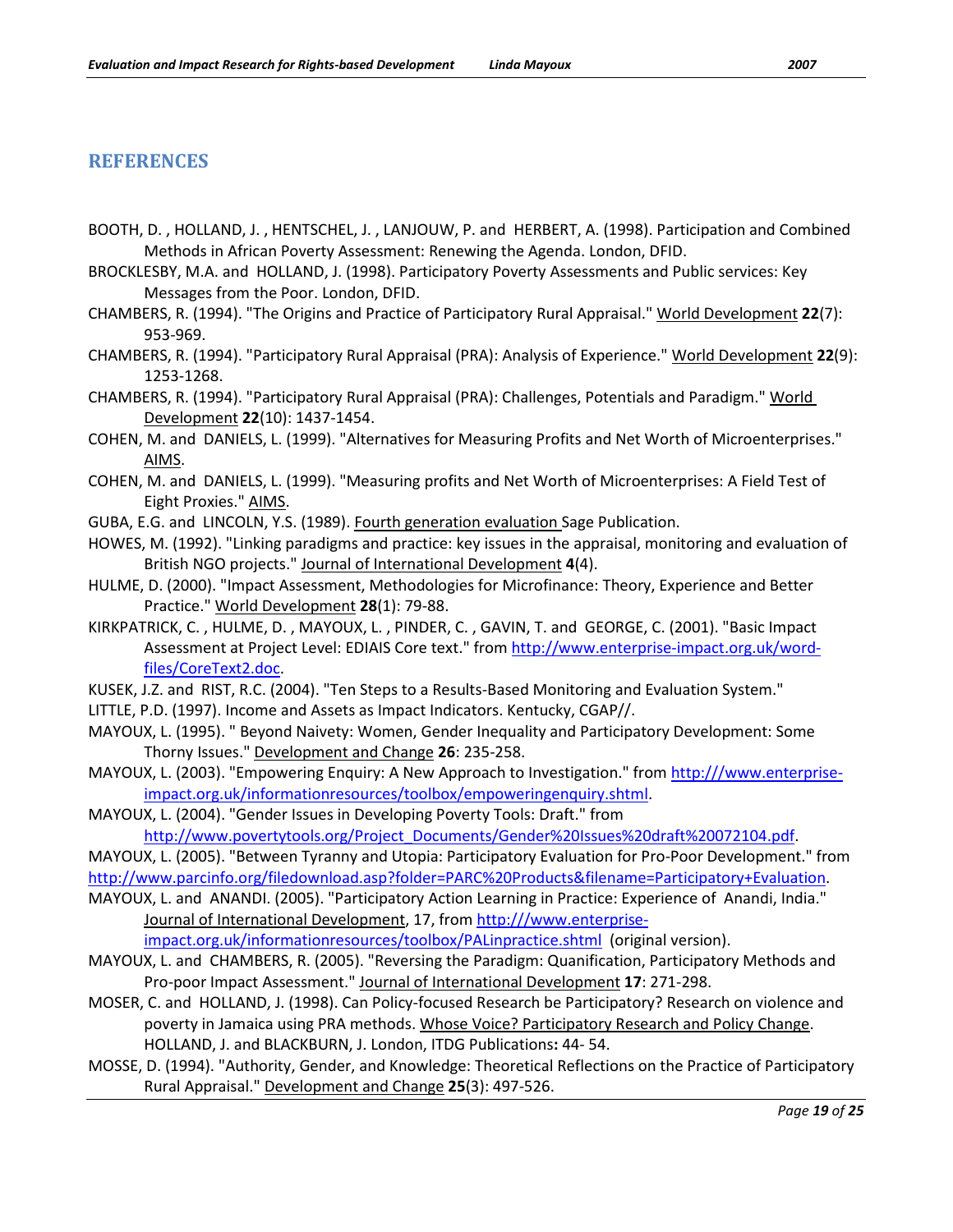NARAYAN, D. , CHAMBERS, R. , SHAH, M. and PETESCH, P. (2000). Voices of the Poor: Crying Out for Change. New York, Oxford University Press.

NARAYAN, D. and PETESCH, P. (2002). Voices of the poor: from many lands. New York, Oxford University Press. NOPONEN, H. (2001). "The Internal Learning System - A participatory Impact and Planning System." Small Enterprise Development(December).

ROCHE, C. (1999). Impact Assessment, for Development Agencies: Learning to Value Change. Oxford, Oxfam Novib.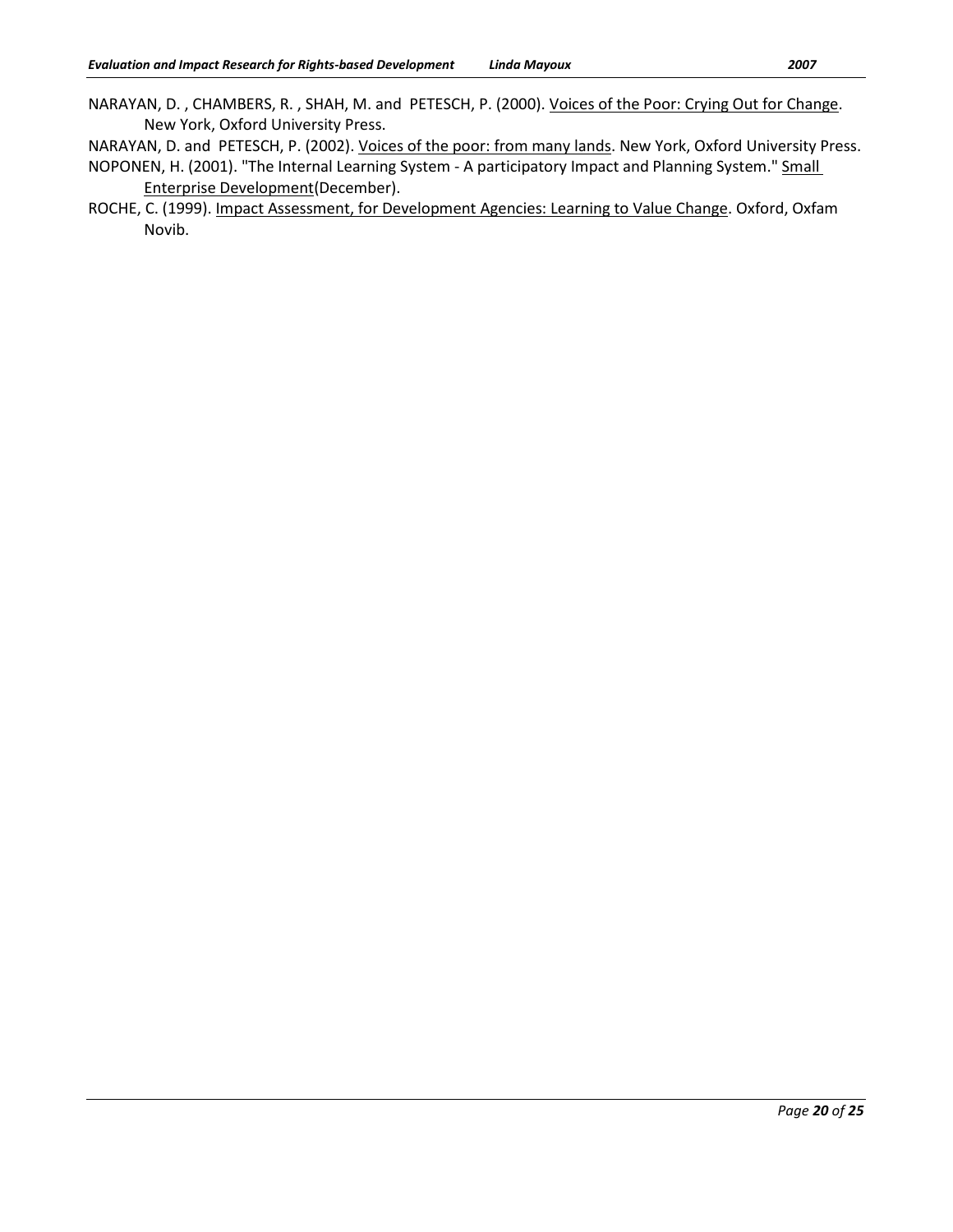#### APPENDIX OVERVIEW OF PARTICIPATORY APPROACHES

| Approach                                                                                                         | Date  | <b>Description</b>                                                                                                                                                                                                                                                                                                                                                                                                                                                                                                                                                                                                                                         | <b>Key sources and websites</b>                                                                                                                                                   |
|------------------------------------------------------------------------------------------------------------------|-------|------------------------------------------------------------------------------------------------------------------------------------------------------------------------------------------------------------------------------------------------------------------------------------------------------------------------------------------------------------------------------------------------------------------------------------------------------------------------------------------------------------------------------------------------------------------------------------------------------------------------------------------------------------|-----------------------------------------------------------------------------------------------------------------------------------------------------------------------------------|
| Activist<br>Participatory<br>Research<br>(APR), also<br>known as<br>Participatory<br>Action<br>Research<br>(PAR) | 1970s | The basic ideology of PAR is that 'self-conscious people,<br>those who are extremely poor and oppressed, will<br>progressively transform their environment by their own<br>praxis. In this process others may play a catalytic and<br>supportive role but will not dominate' (Fals Borda<br>1991) The main aim is not so much knowledge per se,<br>but social change and empowerment of the<br>marginalised and oppressed.                                                                                                                                                                                                                                 | Paolo Freire Pedagogy of the<br>Oppressed<br><b>Fals Borda</b><br>Mohammad Anisur Rahman                                                                                          |
| Democratic<br>evaluation<br>(DE)                                                                                 | 1970s | Advocates that all evaluators should ensure their work<br>contributes to dialogue and preservation of democratic<br>principles and particularly inclusion of the<br>underprivileged.<br>'Deliberative Democratic Evaluation' combines<br>democratic evaluation with DIP principles (below).                                                                                                                                                                                                                                                                                                                                                                | <b>Barry MacDonald</b><br>House, ER and Howe, KR (2000);<br>Segone, M (1998)<br>Floc'hlay, B and Plottu, E (1998)<br>Critique: Lizanne DeStefano and<br>Katherine Ryan eds (2004) |
| Rapid Rural<br>Appraisal<br>(RRA)                                                                                | 1970s | Diagramming and visual techniques originating in a<br>number of scientific disciplines for analysis of complex<br>systems: biological science, ecology, agricultural<br>economics and geography. From the 1980s applied<br>anthropology added oral and other methods to gain a<br>more sophisticated understanding of poverty, social<br>processes and grassroots perspectives on<br>development. By the end of the 1980s these<br>diagramming and oral techniques had been brought<br>together into a flexible methodology for working with<br>rural people to develop more sophisticated models to<br>explain their responses to development programmes. | Chambers 1980, 1992, 1994a                                                                                                                                                        |
| Participatory<br>Rural<br>Appraisal<br>(PRA)                                                                     | 1980s | Initially the term PRA (Participatory Rural Appraisal)<br>was used to describe the bringing together of RRA and<br>activist research. It was emphasized that the most<br>important aspect were not the diagramming tools but<br>their flexible application based on a number of<br>underlying principles:<br>• embracing complexity and seeking to understand it<br>rather than oversimplifying reality in accordance with<br>predetermined categories and theories<br>• recognition of multiple realities to be taken into<br>account in analysis or action.<br>• prioritising the realities of the poor and most                                         | Chambers 1992, 1994 a,b,c<br><b>PLA Notes</b>                                                                                                                                     |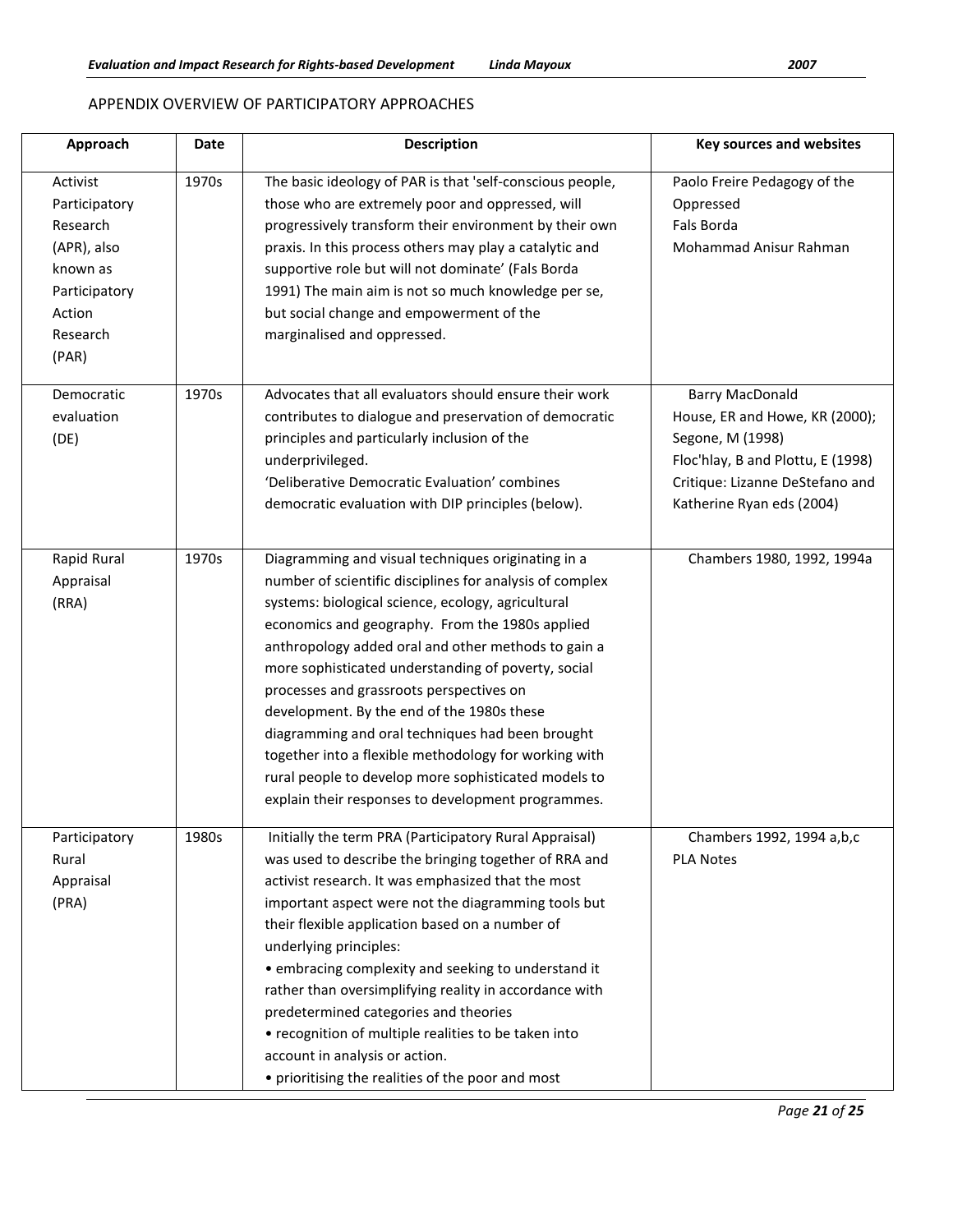|                                    |       | disadvantaged as equal partners in knowledge creation<br>and problem analysis.<br>• grassroots empowerment: aiming not only to gather<br>information about impact, but to make the assessment<br>process itself a contribution to empowerment through<br>linking grassroots learning and networking into policy-<br>making.                                                                                                                                                                                                                                                                                                                                                                                                                                                                                                                                                                                                                                                                                                                                                                                                                                                                                            |                                                             |
|------------------------------------|-------|------------------------------------------------------------------------------------------------------------------------------------------------------------------------------------------------------------------------------------------------------------------------------------------------------------------------------------------------------------------------------------------------------------------------------------------------------------------------------------------------------------------------------------------------------------------------------------------------------------------------------------------------------------------------------------------------------------------------------------------------------------------------------------------------------------------------------------------------------------------------------------------------------------------------------------------------------------------------------------------------------------------------------------------------------------------------------------------------------------------------------------------------------------------------------------------------------------------------|-------------------------------------------------------------|
| Appreciative<br>Inquiry (AI)       | 1980s | Appreciative Enquiry ' is a methodology for<br>organizational change. It was first formulated in an<br>article by Cooperrider and Srivastava (1987) as a<br>critique of what they termed a 'problem-centred<br>approach' to inquiry where the focus is on problems to<br>be solved by a change agent whose main role is as<br>problem finding, solution designer and prescription<br>giver. Appreciative inquiry in contrast adopts an<br>appreciative stance towards organisational change to<br>lead to more innovative and long-lasting<br>transformation. It consists of four main steps:<br>· Discovery: where bottom-up open interviews bring<br>out stories of the 'peak moments of achievement'<br>which the community or organization values most.<br>• Dream: where the interview stories are combined to<br>create a new dream for the future.<br>· Dialogue: where all those involved openly share<br>exciting discoveries and possibilities. Through this<br>sharing of ideals social bonding and shared vision<br>occurs.<br>· Destiny: construction of the future through<br>innovation and action. Because the ideals are grounded<br>in past realities, there is confidence to make things<br>happen. | Cooperrider, DL and Whitney,<br>D 1999<br>Fry, R et al 2002 |
| Fourth<br>Generation<br>Evaluation | 1989  | Identified as a new and emerging innovative form of<br>evaluation by Guba and Lincoln. Its key emphasis is on<br>evaluation as a process of negotiation, incorporating<br>various stakeholders more centrally into the evaluation<br>process. It is a development from, and reaction to,<br>earlier fullness of evaluation which focused on<br>measurement and description but later also came to<br>involve judgements and evaluation itself. In developing<br>these judgements fourth-generation evaluation takes<br>into account stakeholders' consensual and competing<br>claims, concerns and issues. It recognises that peoples'<br>diverse perspectives and interests are shaped in a<br>major way by their particular value systems, which in                                                                                                                                                                                                                                                                                                                                                                                                                                                                  | Guba and Lincoln 1989                                       |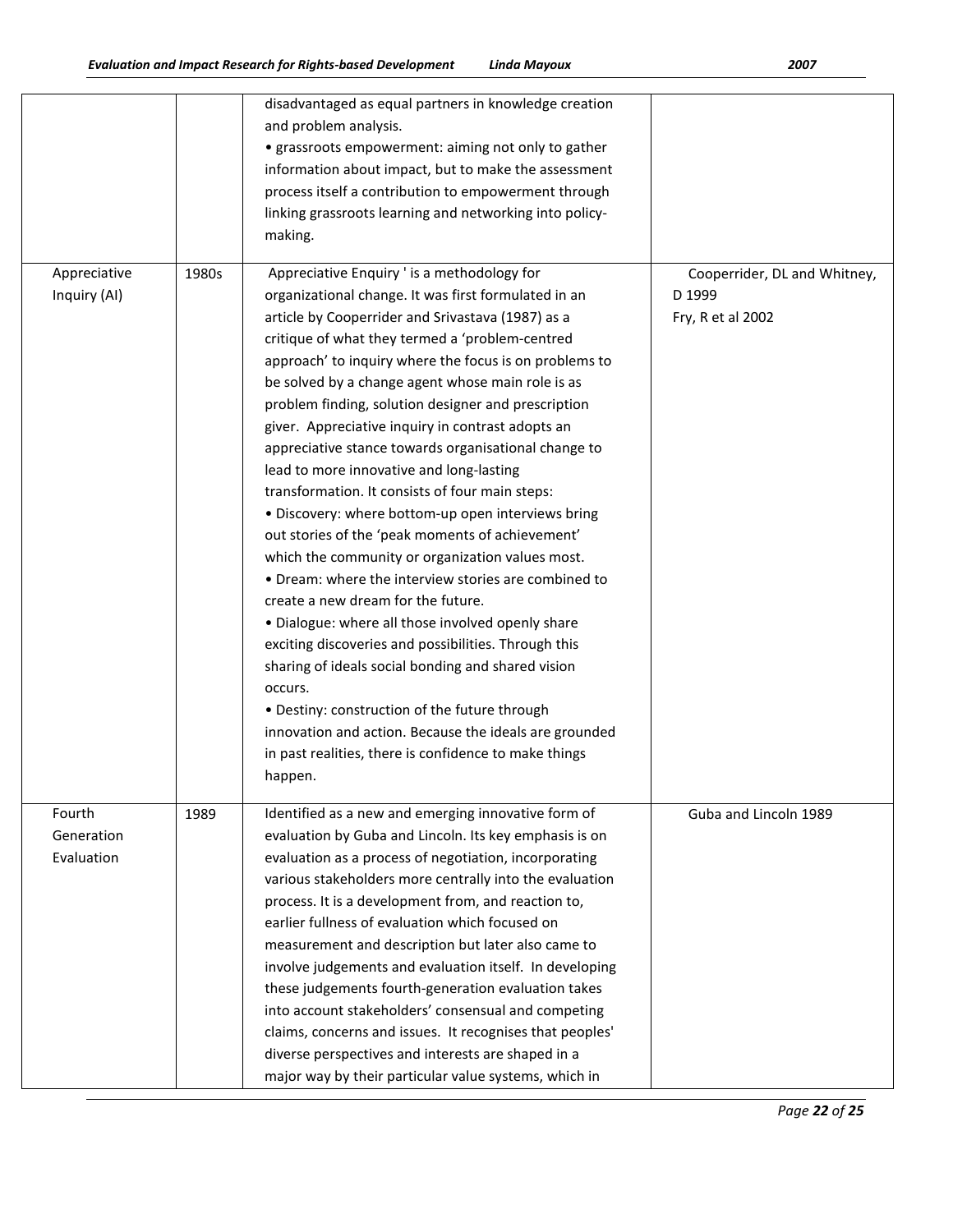|                                                  |       | turn are influenced by their specific physical,<br>psychological, social and cultural contexts. Through<br>negotiation, fourth-generation evaluation helps<br>identify courses of action for stakeholders. The<br>evaluator plays a role primarily as facilitator or<br>'orchestrator' in negotiation processes with<br>stakeholders, who participate in the design,<br>implementation and interpretation of the evaluation as<br>full partners.                                                                                                                                                                                                                                                                                                                                                                                                                                                                                                                                          |                                                      |
|--------------------------------------------------|-------|-------------------------------------------------------------------------------------------------------------------------------------------------------------------------------------------------------------------------------------------------------------------------------------------------------------------------------------------------------------------------------------------------------------------------------------------------------------------------------------------------------------------------------------------------------------------------------------------------------------------------------------------------------------------------------------------------------------------------------------------------------------------------------------------------------------------------------------------------------------------------------------------------------------------------------------------------------------------------------------------|------------------------------------------------------|
| Participatory<br>Learning and<br>Action (PLA)    | 1990s | The successor to PRA. The term Participatory Learning<br>and Action (PLA) is seen as more effectively<br>incorporating the underlying human rights tradition<br>through emphasising the importance of:<br>• changing from appraisal to learning and hence<br>moving away from the use of participatory methods as<br>an extractive process by outsiders to a sustainable<br>learning process involving different stakeholders as<br>equal partners.<br>• the importance of relating learning to action<br>incorporating programme and policy improvement as<br>an integral part of the learning process.                                                                                                                                                                                                                                                                                                                                                                                  | Chambers 1994 a,b,c<br><b>PLA Notes</b>              |
| Beneficiary<br>Assessment<br>(BA)                | 1990s | Beneficiary Assessment is a qualitative research tool<br>used in the World Bank to improve the impact of<br>development operations by gaining the views of<br>intended beneficiaries regarding a planned or ongoing<br>reform. It seeks to provide reliable, qualitative, in-<br>depth information on the socio-cultural conditions and<br>perceptions of the target group(s), particularly the very<br>poor. The approach relies primarily on conversational<br>interviews, focus group discussions, and direct and<br>participant observation. It is therefore low cost.<br>Beneficiary Assessment provides the target population<br>with the opportunity to voice their opinions, needs,<br>and concerns regarding the development process.<br>Furthermore, Beneficiary Assessment increases the<br>participation of stakeholder groups, which, leads to<br>their ownership of the development operations and<br>increased likelihood of its support and success (World<br>Bank 2002). | Salmen, L 1992<br>World Bank 2002                    |
| Deliberative<br>and<br>Inclusionary<br>Processes | 1990s | These approaches were developed in a number of<br>countries the 1990s in order to extend the notion of<br>democracy to allow greater deliberation of policies and<br>their practical implementation through the inclusion of                                                                                                                                                                                                                                                                                                                                                                                                                                                                                                                                                                                                                                                                                                                                                              | PLA Notes 40 February 2001<br>PLA Notes 44 June 2002 |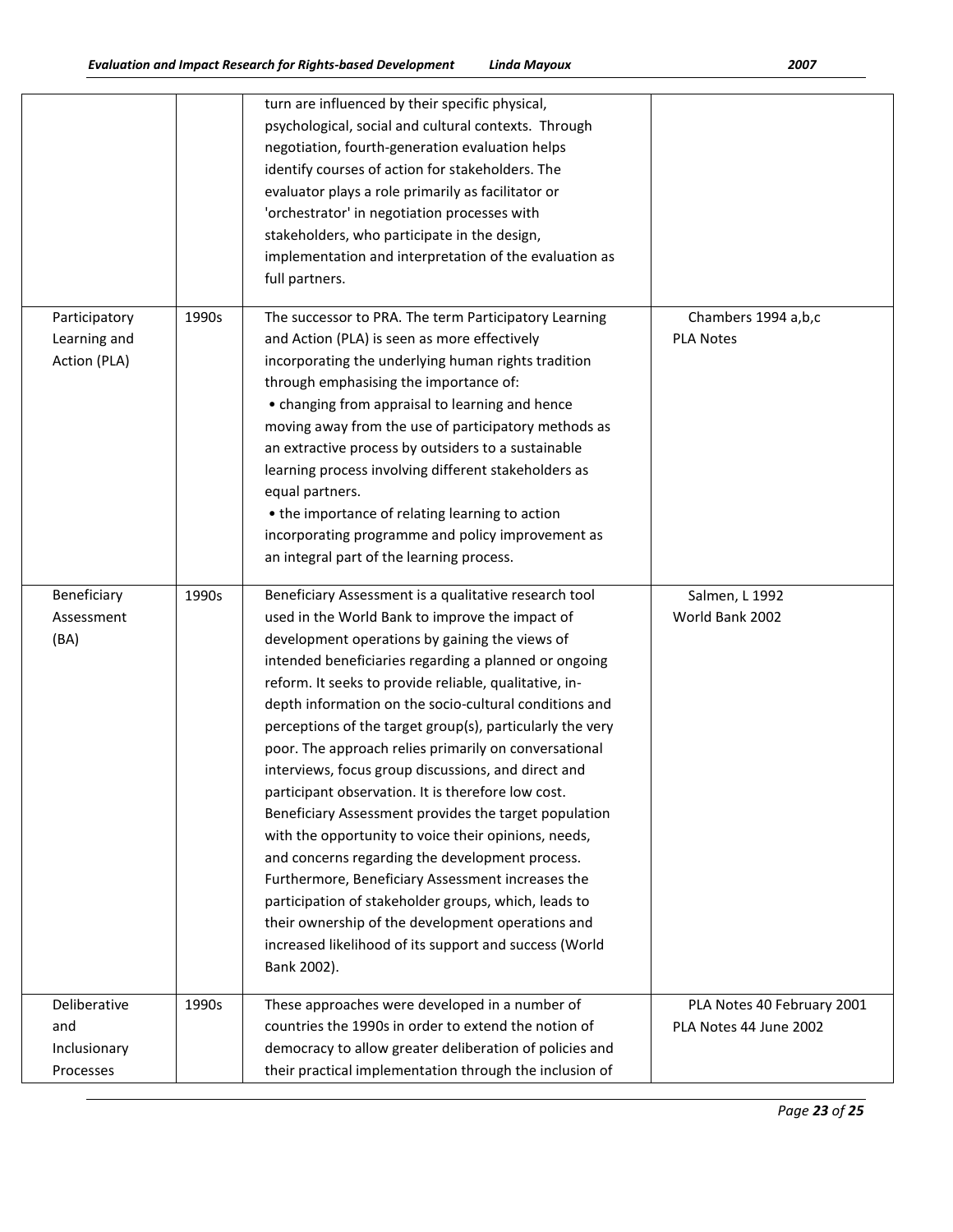| (DIPs)                            |       | a variety of social actors in consultation, planning and<br>decision-making. Key features are:<br>1) Focus on deliberation defined as careful<br>consideration of the discussion of reasons for and<br>against particular forms of action.<br>2) Inclusionary decision-making processes based on the<br>active involvement of multiple social actors and usually<br>emphasising the participation of previously excluded<br>citizens.<br>3) Use of a range of procedures, techniques and<br>methods including citizens' juries, committees,<br>consensus conferences, scenario workshops,<br>deliberative polling, focus groups, multi-criteria<br>mapping, public meetings, rapid and participatory rural<br>appraisal and visioning exercises.<br>4) Although the goal is usually to reach decisions, or at<br>least positions upon which decisions can be<br>subsequently taken, an unhurried, reflective, informed<br>and reasonably open-ended discussion is required. |                                                                                                     |
|-----------------------------------|-------|-----------------------------------------------------------------------------------------------------------------------------------------------------------------------------------------------------------------------------------------------------------------------------------------------------------------------------------------------------------------------------------------------------------------------------------------------------------------------------------------------------------------------------------------------------------------------------------------------------------------------------------------------------------------------------------------------------------------------------------------------------------------------------------------------------------------------------------------------------------------------------------------------------------------------------------------------------------------------------|-----------------------------------------------------------------------------------------------------|
| Empowerment<br>Evaluation (EE)    | 1990s | Use of evaluation concepts, techniques, and findings to<br>foster improvement and self-determination. Focusing<br>on training people in evaluation techniques to conduct<br>their own evaluation, it employs both qualitative and<br>quantitative methodologies. Although it can be applied<br>to individuals, organizations, communities and societies<br>or cultures, the focus is usually on programs.                                                                                                                                                                                                                                                                                                                                                                                                                                                                                                                                                                   | Fetterman, Kaftarian and<br>Wandersman 1995                                                         |
| Most Siugnificant<br>Change (MSC) | 1993  | Most Significant Change (MSC) was originally developed by<br>Rick Davies in 1993 as a means of participatory impact<br>monitoring. The MSC approach involves the collection and<br>"systematic participatory interpretation" of stories of change.<br>This method of monitoring is a qualitative approach that does<br>not rely on quantitative indicators. It has been widely used in<br>the monitoring of aid projects throughout the developing<br>world but its use is also expanding into government and<br>corporate areas as the value of a dialogue based technique<br>becomes appreciated.                                                                                                                                                                                                                                                                                                                                                                         | 'Most Significant Change' (MSC)<br>Technique: A Guide to Its Use<br>2005 Rick Davies and Jess Dart. |
| <b>REFLECT</b>                    | 1990s | Methodology for literacy generation piloted by Action<br>Aid and currently implemented by over<br>350organisations in sixty countries. Based on pedagogy<br>and political philosophy of Paolo Freire and merged<br>with techniques from PLA, it proceeds by engaging<br>participants in discussions about their socioeconomic<br>problems. 'Keywords' emerge from these and for the<br>basis for literacy learning. Alongside this individuals and                                                                                                                                                                                                                                                                                                                                                                                                                                                                                                                          | REFLECT website:<br>http://217.206.205.24/enghome.<br>html                                          |